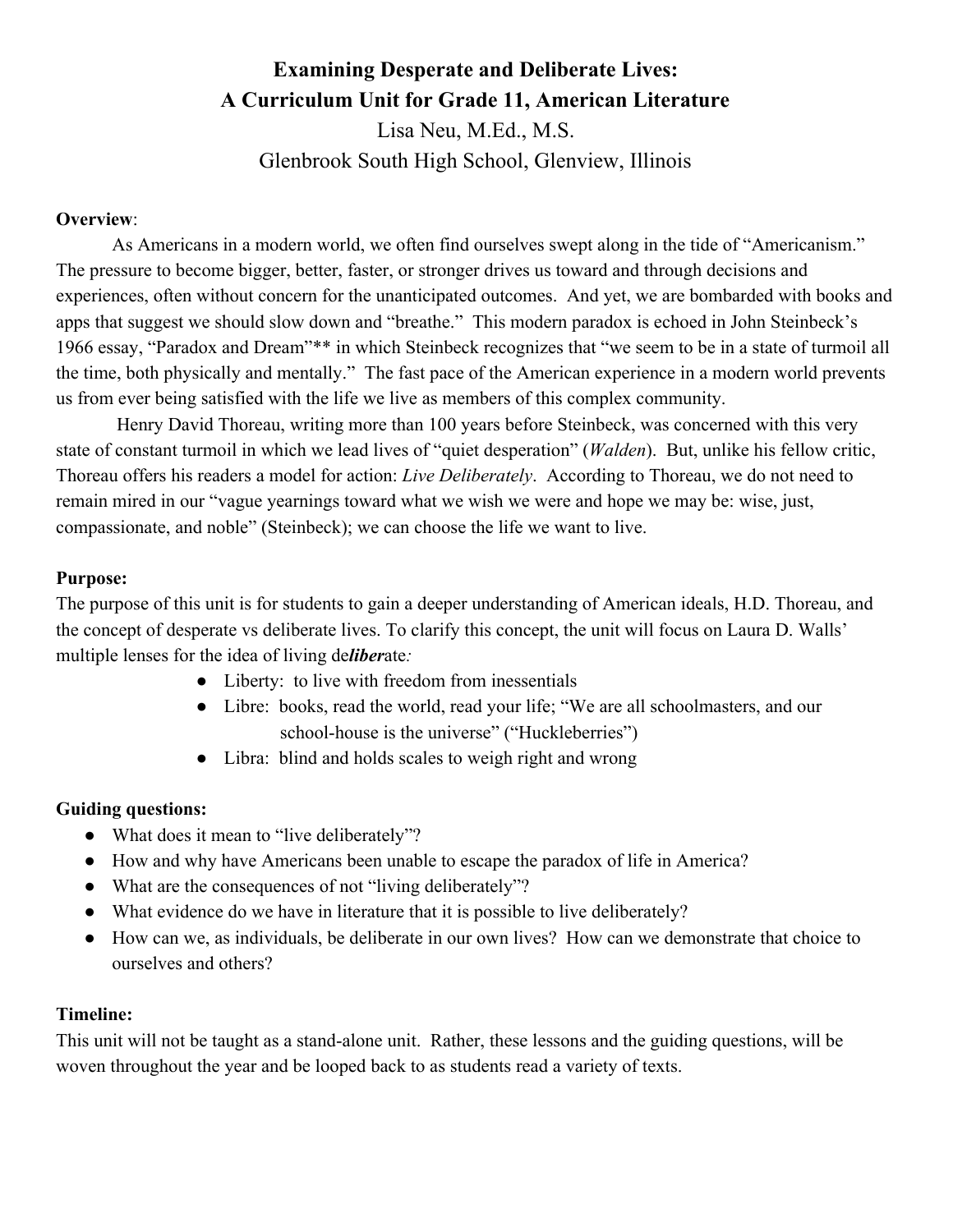#### **Lesson Plans:** *This is a sampling of lessons associated with this unit*

- Understanding the context for Thoreau's conceptualization of "living deliberately"
	- Lesson 1: Thoreau in his own words. This activity is designed to provide students with an understanding of Thoreau's beliefs and values. Students will make inferences about him through a series of quotations taken from a variety of his writings. After students have completed to this assignment, teacher will provide biographical readings and a lecture on Concord and H.D.Thoreau.
	- Lesson 2: A close reading of selections from *Walden.* Students will read relevant selections of the text and answer questions designed to help students understand Thoreau's experiences, beliefs and writing strategies.
- Living Free from Inessentials
	- Lesson 3: A consequence of not Living Deliberately: Willy Lowman's desperation. One reading of the term "de*liber*ate" is Thoreau's belief that we should live free from the inessentials of life. Arthur Miller explores the challenges of living deliberately in this manner in *Death of a Salesman*. While the Lowman's have very little, they still struggle with the materialism of modern American and the American Dream. This lesson is designed to help students more clearly understand Thoreau's ideas through reading his text and applying the concepts to the Lowmans' life and to their own lives.
- Reading the World:
	- Lesson 4: Examining the power of *place* Another reading of the term "de*liber*ate" is drawn from Thoreau's urging his readers to "read the world," not just books. Students will be asked to "read the world" of two different texts and apply the same idea to their own lives. The lesson focuses on the question "How does place impact who we are and how we see the world?". After revisiting "Where I lived and what I lived for," students will explore Cristina Henriquez's *The Book of Unknown Americans*. Students conduct close reading of setting and description in the novel and then complete a writing about their own place. What does their place say about them? How does place impact how we see ourselves or how others see us?

\*\*"Paradox and Dream" reading included for context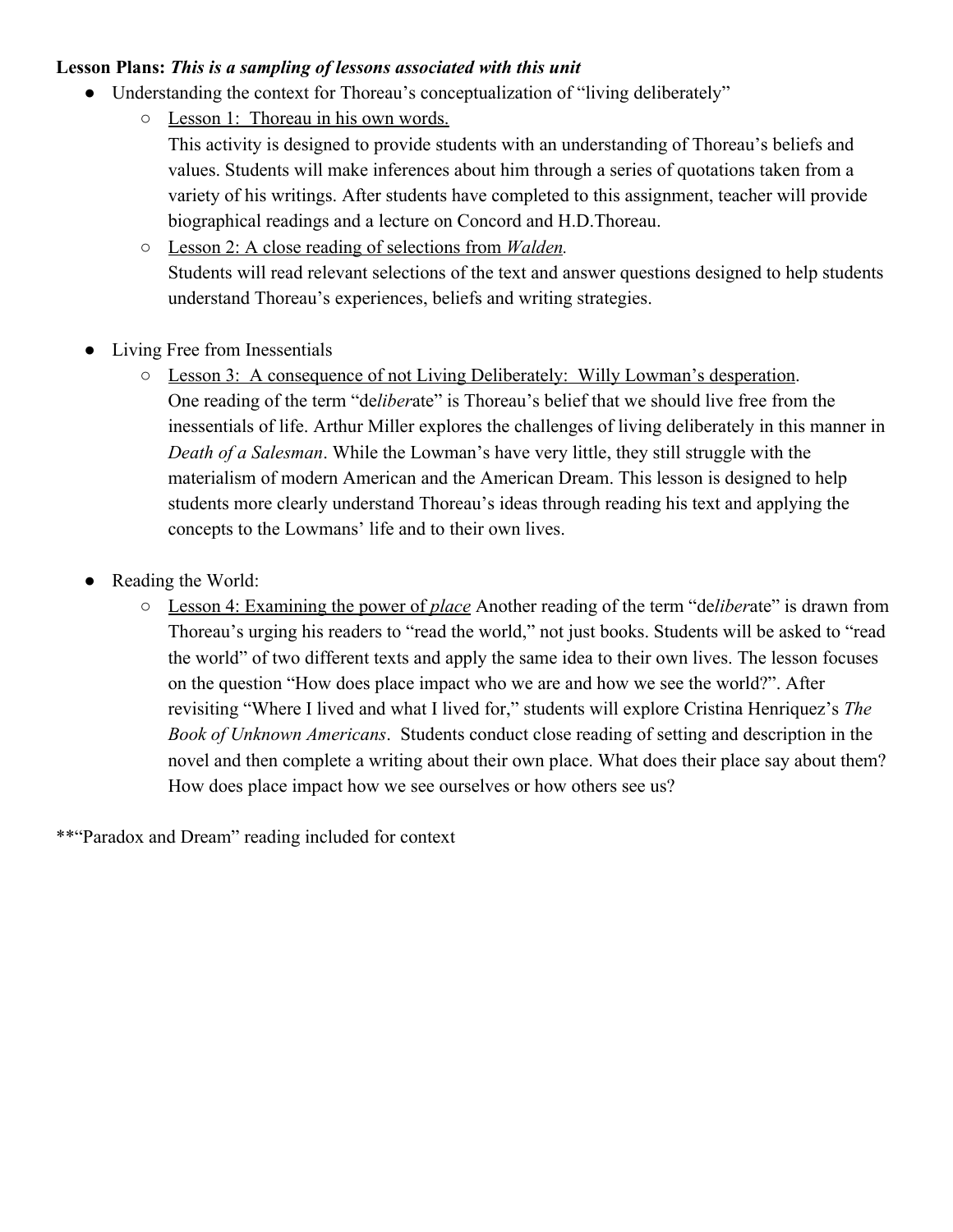# Who was H.D. Thoreau?

While we can read about a person to understand him (and there are some great biographies of Thoreau!) the truest way to understand someone is hearing what they have to say in their own voice. Fortunately, Thoreau said A LOT. In fact, in addition to Walden, he wrote many shorter works, journals that amounted to more than 2 million words, and letters to friends and family. Below is a series of quotations, listed in chronological order, taken from a variety of Thoreau's writings. Using his own words, who do you think he was? What were some of the experiences he had? What did he believe?

Assignment: In your groups, complete the chart for your assigned section. Be prepared to share your ideas with the class.

| Quotations                                                                                                                                                                                                                                                                                                  | Inferences:<br>What does the quote say about Thoreau?<br>What did he value? What did he believe? |
|-------------------------------------------------------------------------------------------------------------------------------------------------------------------------------------------------------------------------------------------------------------------------------------------------------------|--------------------------------------------------------------------------------------------------|
| If I am not I, who will be?<br>-Journal, 9 August 1841                                                                                                                                                                                                                                                      |                                                                                                  |
| Go toward the sun and your shadow will fall<br>behind you.<br>-Journal, 8 February 1841                                                                                                                                                                                                                     |                                                                                                  |
| Till we have loved we have not imagined the<br>heights of love.<br>-Journal, 28 September 1843                                                                                                                                                                                                              |                                                                                                  |
| I live in the present. I only remember the past, and<br>anticipate the future.<br>-Thoreau to H. G. O. Blake, 27 March 1848                                                                                                                                                                                 |                                                                                                  |
| Knowledge can be acquired only by a<br>corresponding experience. How can we know<br>what we are told merely? Each man can interpret<br>another's experience only by his own.<br>-A Week on the Concord and Merrimack Rivers.<br>1849                                                                        |                                                                                                  |
| I was not born to be forced. I will breathe after my<br>own fashion.<br>-"Civil Disobedience", 1849                                                                                                                                                                                                         |                                                                                                  |
| Even the death of Friends will inspire us as much<br>as their lives. They will leave consolation to the<br>mourners, as the rich leave money to defray the<br>expenses of their funerals, and their memories<br>will be incrusted over with sublime and pleasing<br>thoughts, as monuments of other men are |                                                                                                  |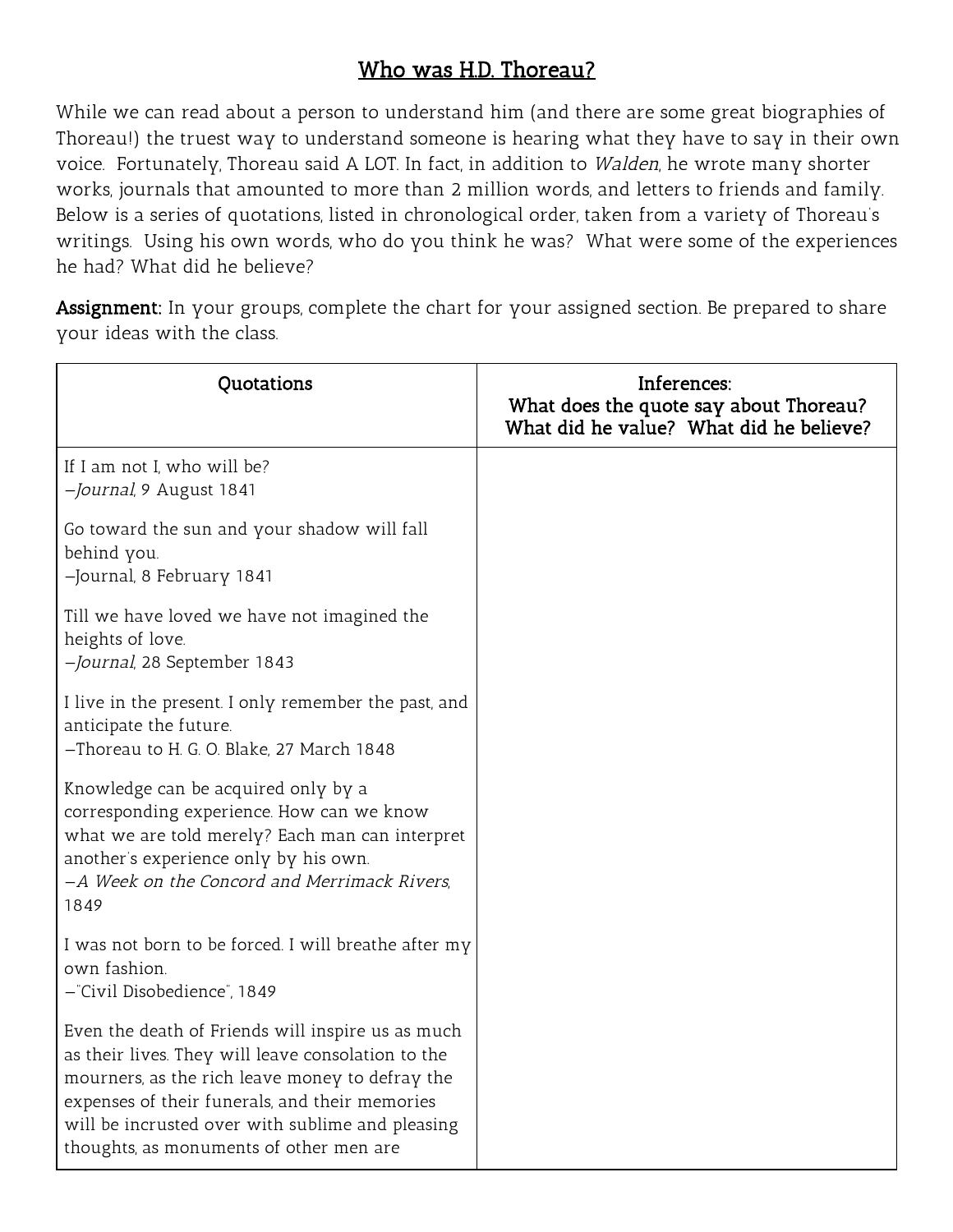overgrown with moss; for our Friends have no place in the graveyard. —A Week on the Concord and Merrimack Rivers, 1849

One moment of serene and confident life is more glorious than a whole campaign of daring. We should be ready for all issues, not daring to die but daring to live.

—Journal, June 1850

Men die of fright and live of confidence. —Journal, 1850

I love nature, I love the landscape, because it is so sincere. It never cheats me. It never jests. It is cheerfully, musically earnest. —Journal, 16 November 1850

Let me say to you and to myself in one breath: Cultivate the tree which you have found to bear fruit in your soil. Regard not your past failures nor successes. All the past is equally a failure and a success; it is success in as much as it offers you the present opportunity. —Journal, 1850

Do we call this the land of the free? What is it to be free from King George the Fourth and continue

the slaves of prejudice? What is it to be born free and equal, and not to live? What is the value of any political freedom, but as a means to moral freedom?

—Journal, 16 February 1851

My greatest skill has been to want but little. —Journal, 19 July 1851

The question is not what you look at, but what you see.

—Journal, 5 August 1851

It takes a man of genius to travel in his own country, in his native village; to make any progress between his door and his gate. —Journal, 6 August 1851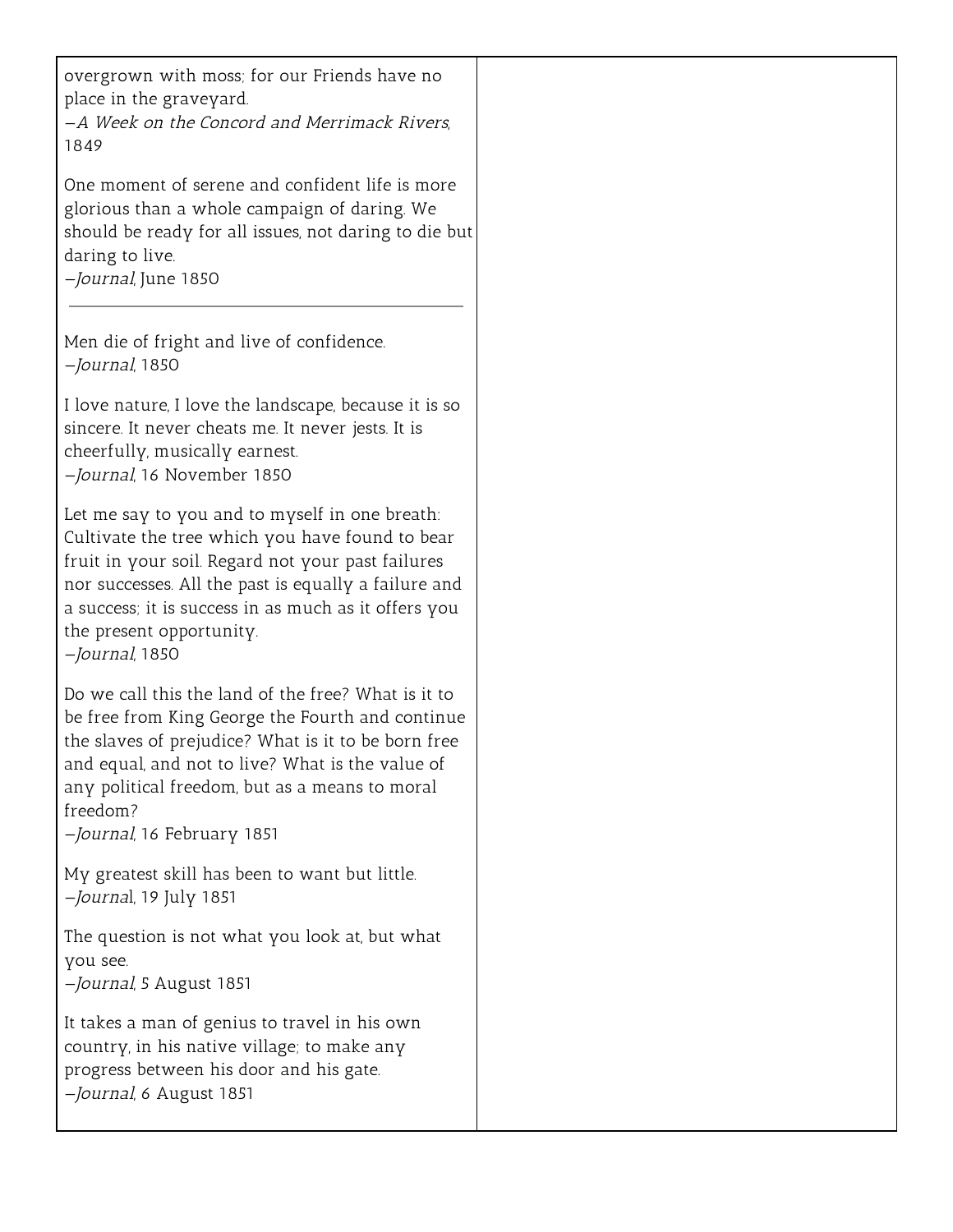| Whatever has not come under the sway of man is<br>wild. In this sense original and independent men<br>are wild $-$ not tamed and broken by society.<br>-Journal, 3 September 1851                                                                                                                                                                                                                                               |
|---------------------------------------------------------------------------------------------------------------------------------------------------------------------------------------------------------------------------------------------------------------------------------------------------------------------------------------------------------------------------------------------------------------------------------|
| Simplicity is the law of nature for men as well as<br>for flowers.<br>-Journal, 29 February 1852                                                                                                                                                                                                                                                                                                                                |
| Whatever your sex or position, life is a battle in<br>which you are to show your pluck, and woe be to<br>the coward.<br>-Journal, 21 March 1853                                                                                                                                                                                                                                                                                 |
| We can possibly get along with a neighbor, even<br>with a bedfellow, whom we respect but very little;<br>but as soon as it comes to this, that we do not<br>respect ourselves, then we do not get along at all.<br>-Letter to H. G. O. Blake, 10 April 1853                                                                                                                                                                     |
| We have used up all our inherited freedom, like<br>the young bird the albumen in the egg. It is not an<br>era of repose. If we would save our lives, we must<br>fight for them.<br>-Journal, 16 June 1854                                                                                                                                                                                                                       |
| The universe is wider than our views of it.<br><i>– Walden,</i> 1854                                                                                                                                                                                                                                                                                                                                                            |
| Things do not change; we change.<br>-Walden, 1854                                                                                                                                                                                                                                                                                                                                                                               |
| Say what you have to say, not what you ought.<br>Any truth is better than make-believe.<br>-Walden, 1854                                                                                                                                                                                                                                                                                                                        |
| Ah! I need solitude. I have come forth to this hill at<br>sunset to see the forms of the mountains in the<br>horizon – to behold and commune with<br>something grander than man. Their mere distance<br>and unprofanedness is an infinite encouragement.<br>it is with infinite yearning and aspiration that I<br>seek solitude, more and more resolved and strong;<br>but with a certain weakness that I seek society<br>ever. |
| <i>-Journal</i> , 14 August 1854                                                                                                                                                                                                                                                                                                                                                                                                |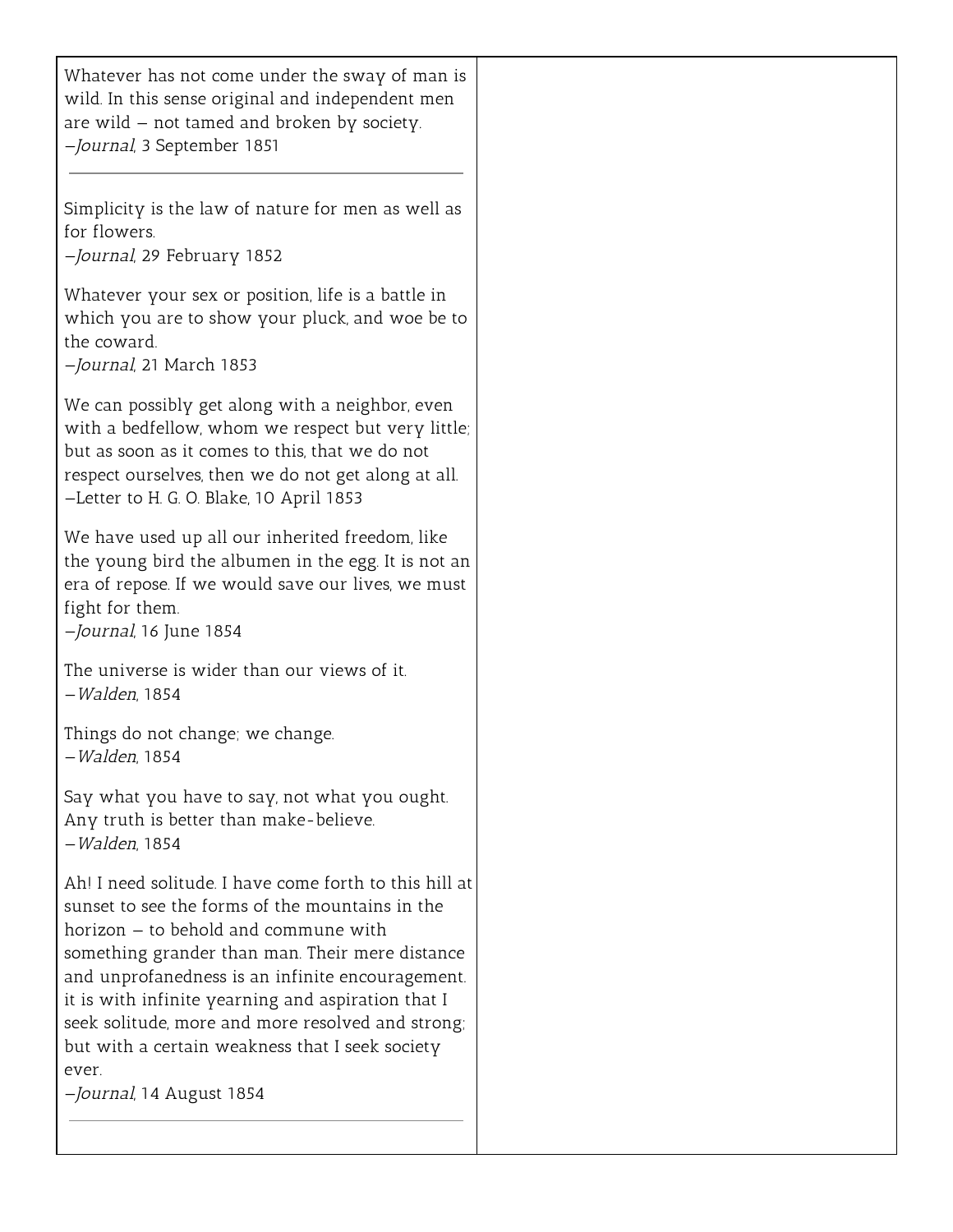Pursue some path, however narrow and crooked, in which you can walk with love and reverence. Wherever a man separates from the multitude and goes his own way, there is a fork in the road, though the travelers along the highway see only a gap in the paling. —Journal, 18 October 1855

That man is the richest whose pleasures are the cheapest. —Journal, 11 March 1856

A man cannot be said to succeed in this life who does not satisfy one friend. —Journal, 19 February 1857

If a man is rich and strong anywhere, it must be on his native soil. Here I have been these forty years learning the language of these fields that I may the better express myself. If I should travel to the prairies, I should much less understand them, and my past life would serve me but ill to describe them. Many a weed here stands for more of life to me than the big trees of California would if I should go there. We need only travel enough to give our intellects an airing. —Journal, 20 November 1857

The value of any experience is measured, of course, not by the amount of money, but the amount of development we get out of it. —Journal, 26 November 1860

I wish to speak a word for Nature, for absolute Freedom and Wildness, as contrasted with a Freedom and Culture merely civil, — to regard man as an inhabitant, or a part and parcel of Nature, rather than a member of society. —"Walking", 1861

Talk of mysteries!  $-$  Think of our life in nature,  $$ daily to be shown matter, to come in contact with it, — rocks, trees, wind on our cheeks! the solid earth! the actual world! the common sense! Contact! Contact! Who are we? where are we? —The Maine Woods, 1864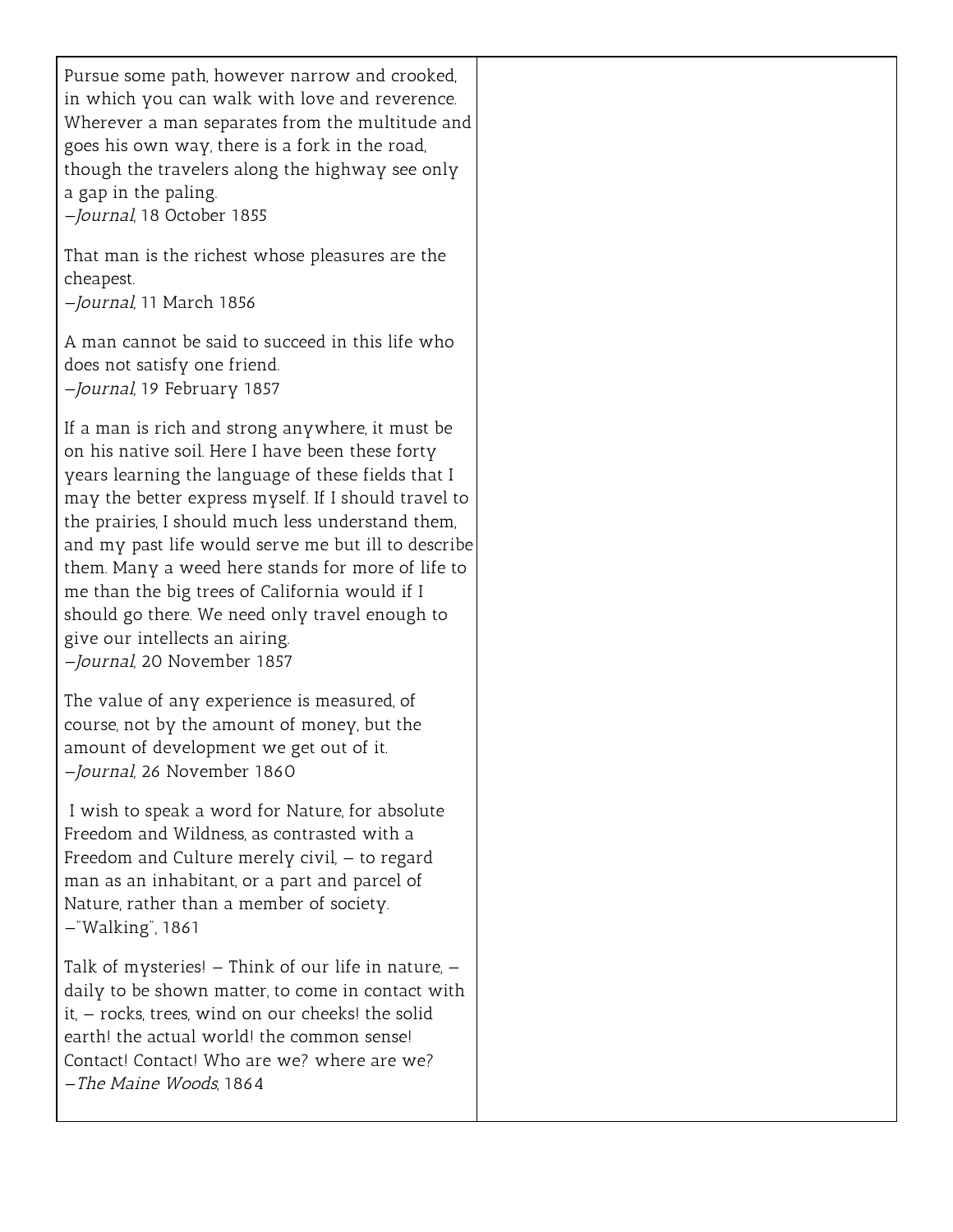### (from) "Economy"

WHEN I WROTE the following pages, or rather the bulk of them, I lived alone, in the woods, a mile from any neighbor, in a house which I had built myself, on the shore of Walden Pond, in Concord, Massachusetts, and earned my living by the labor of my hands only. I lived there two years and two months. At present I am a sojourner in civilized life again.

I should not obtrude my affairs so much on the notice of my readers if very particular inquiries had not been made by my townsmen concerning my mode of life, which some would call impertinent, though they do not appear to me at all impertinent, but, considering the circumstances, very natural and pertinent…. I will therefore ask those of my readers who feel no particular interest in me to pardon me if I undertake to answer some of these questions in this book. In most books, the I, or first person, is omitted; in this it will be retained; that, in respect to egotism, is the main difference. We commonly do not remember that it is, after all, always the first person that is speaking. I should not talk so much about myself if there were anybody else whom I knew as well….

I see young men, my townsmen, whose misfortune it is to have inherited farms, houses, barns, cattle, and farming tools; for these are more easily acquired than got rid of. Better if they had been

If, according to biographical information, Thoreau socialized throughout his stay at the pond, what do you think he means by "...I am a sojourner in civilized life again"?

What narrative strategies, particularly with regard to voice and tone, is Thoreau employing in this work of creative non-fiction?

Why does Thoreau believe that inheriting a farm has a negative impact on a man's life?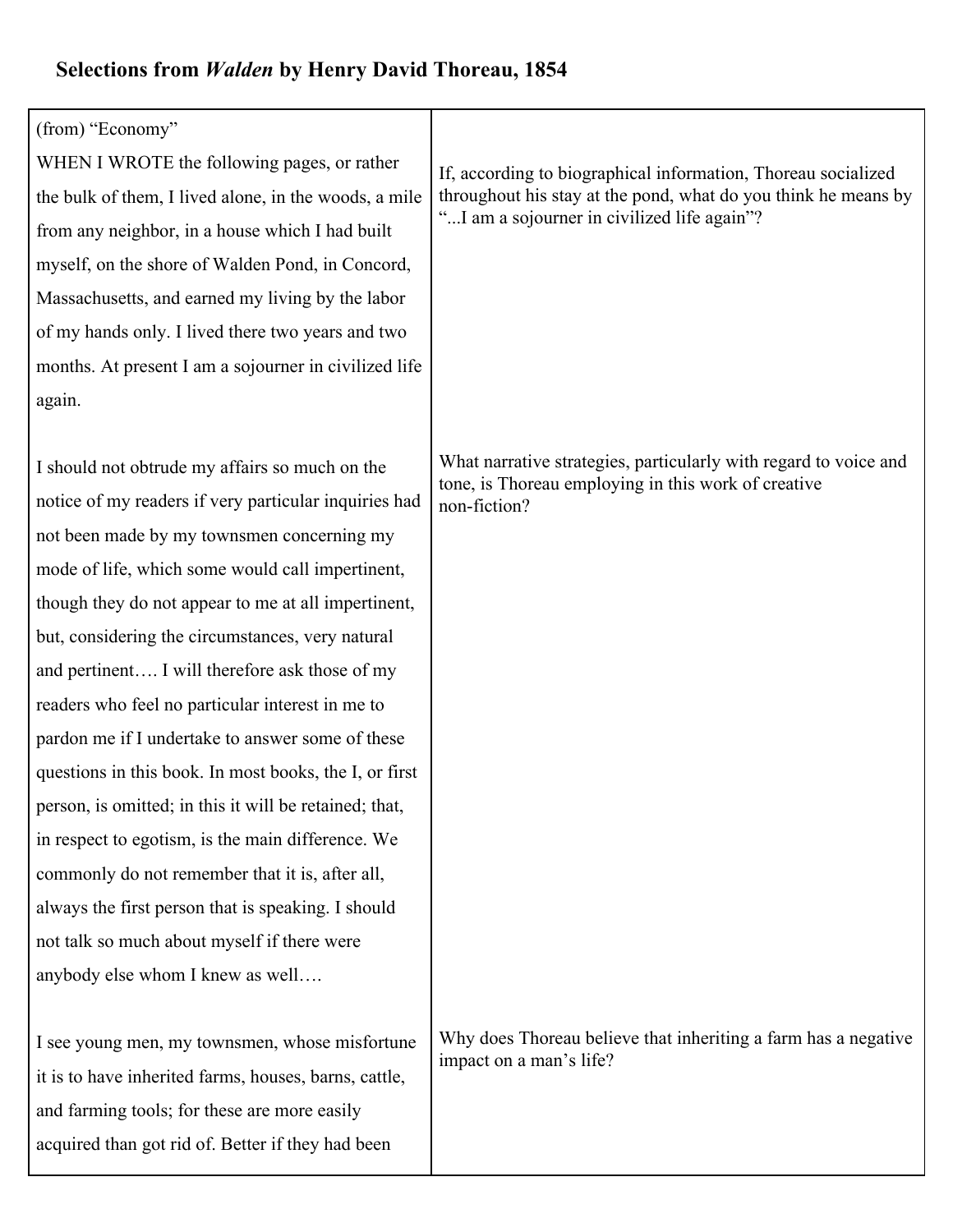born in the open pasture and suckled by a wolf, that they might have seen with clearer eyes what field they were called to labor in. Who made them serfs of the soil? Why should they eat their sixty acres, when man is condemned to eat only his peck of dirt? Why should they begin digging their graves as soon as they are born? They have got to live a man's life, pushing all these things before them, and get on as well as they can. How many a poor immortal soul have I met well-nigh crushed and smothered under its load, creeping down the road of life, pushing before it a barn seventy-five feet by forty, its Augean stables never cleansed, and one hundred acres of land, tillage, mowing, pasture, and woodlot! The portionless, who struggle with no such unnecessary inherited encumbrances, find it labor enough to subdue and cultivate a few cubic feet of flesh. But men labor under a mistake. The better part of the man is soon plowed into the soil for compost. By a seeming fate, commonly called necessity, they are employed, as it says in an old book, laying up treasures which moth and rust will corrupt and thieves break through and steal. It is a fool's life, as they will find when they get to the end of it, if not before.…

The mass of men lead lives of quiet desperation. What is called resignation is confirmed desperation. From the desperate city you go into the desperate country, and have to console yourself with the bravery of minks and muskrats. A stereotyped but unconscious despair is concealed

How does Thoreau feel about the lives of "the mass of men"? What words, specifically, does he use to convey that belief?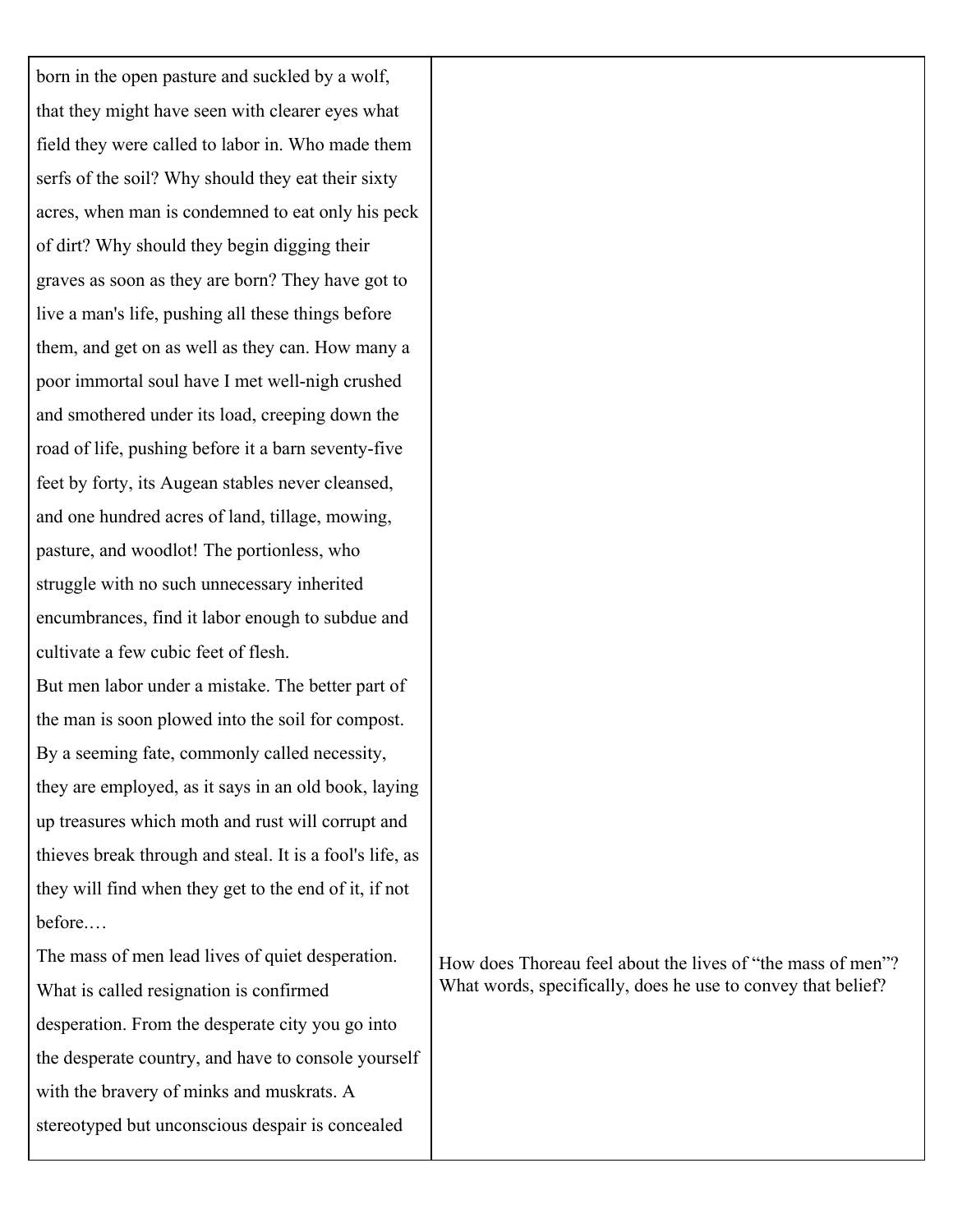even under what are called the games and amusements of mankind. There is no play in them, for this comes after work. But it is a characteristic of wisdom not to do desperate things….

(from) "Where I Lived and What I lived For"

When first I took up my abode in the woods, that is, began to spend my nights as well as days there, which, by accident, was on Independence day, or the fourth of July, 1845, my house was not finished for winter, but was merely a defense against the rain, without plastering or chimney, the walls being of rough weather-stained boards, with wide chinks, which made it cool at night. The upright white hewn studs and freshly planed door and window casings gave it a clean and airy look, especially in the morning when its timbers were saturated with dew, so that I fancied that by noon some sweet gum would exude from them….

I was seated by the shore of a small pond, about a mile and a half south of the village of Concord and somewhat higher than it, in the midst of an extensive wood between that town and known to fame, Concord Battle Ground; but I was so low in the woods that the opposite shore, half a mile off, like the rest, covered with wood, was my most distant horizon. For the first week, whenever I looked out on the pond it impressed me like a tarn

Describe Thoreau's new "abode"? How does he feel about it? What words, specifically, does he use to convey that feeling?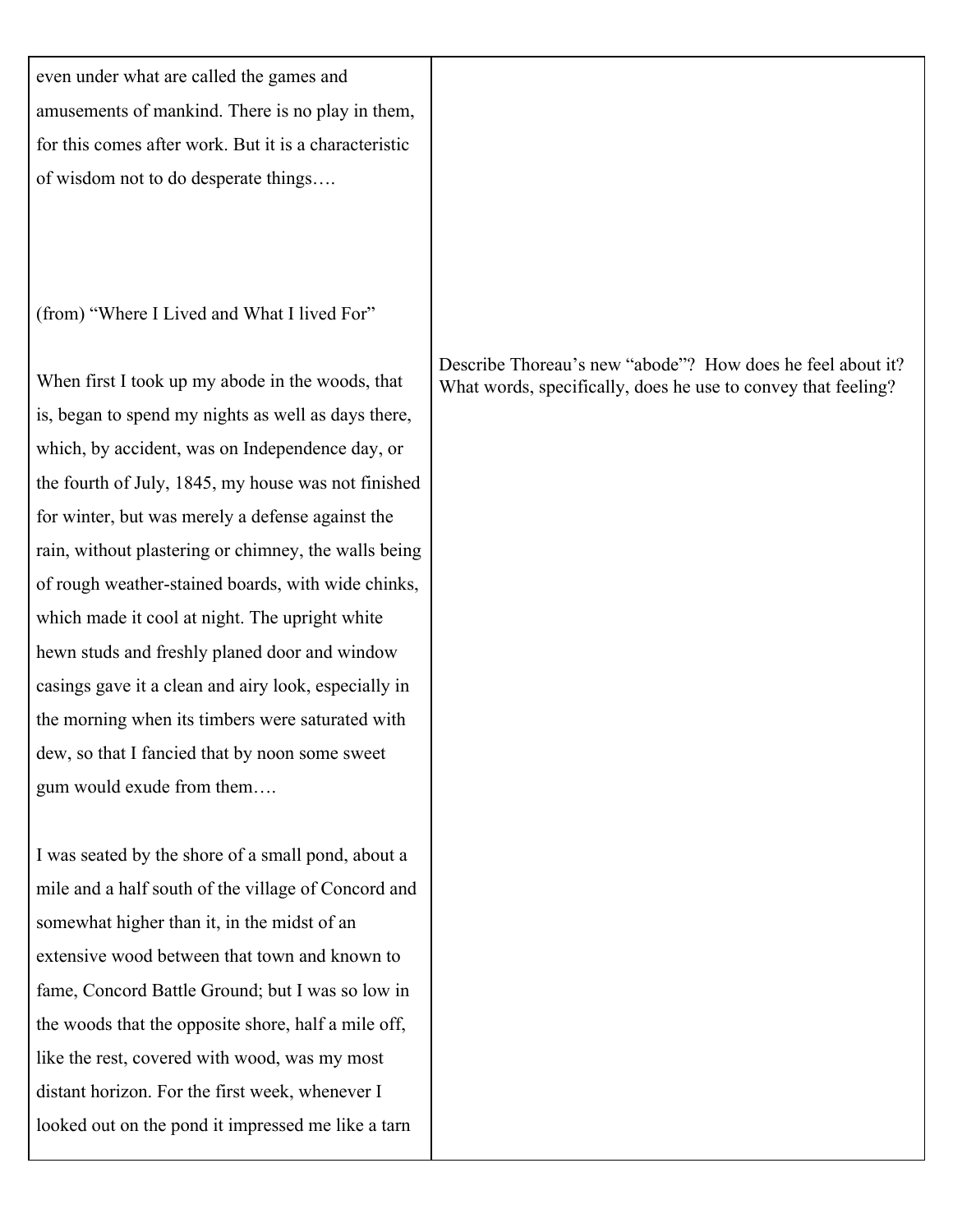high up on the side of a mountain, its bottom far above the surface of other lakes, and, as the sun arose, I saw it throwing off its nightly clothing of mist, and here and there by degrees, while the mists, like ghosts, were stealthily withdrawing in every direction into the woods, as at the breaking up of some **nocturnal conventicler**. The very dew seemed to hang upon the trees later into the day than usual, as on the sides of mountains….

I went to the woods because I wished to live deliberately, to front only the essential facts of life, and see if I could not learn what it had to teach, and not, when I came to die, discover that I had not lived. I did not wish to live what was no life, living is so dear; nor did I wish to practice resignation, unless it was quite necessary. I wanted to live deep and suck out all the marrow of life, to live so sturdily and Spartan-like as to put to rout all that was not life, to cut a broad swath and shave close, to drive life into a corner, and reduce it to its lowest terms, and, if it proved to be mean, why then to get the whole and genuine meanness of it, and publish its meanness to the world; or if it were sublime, to know it by experience, and be able to give a true account of it in my next excursion. For most men, it appears to me, are in a strange uncertainty about it, whether it is of the devil or of God, and have *somewhat hastily* concluded that is the chief end of man here to "glorify God and enjoy him forever."

What is the effect of the simile he uses to describe the mist?

Define: nocturnal conventicler:

In your own words, explain why he went to the woods.

Explain the phrase "I wanted to live deep and suck out all the marrow of life."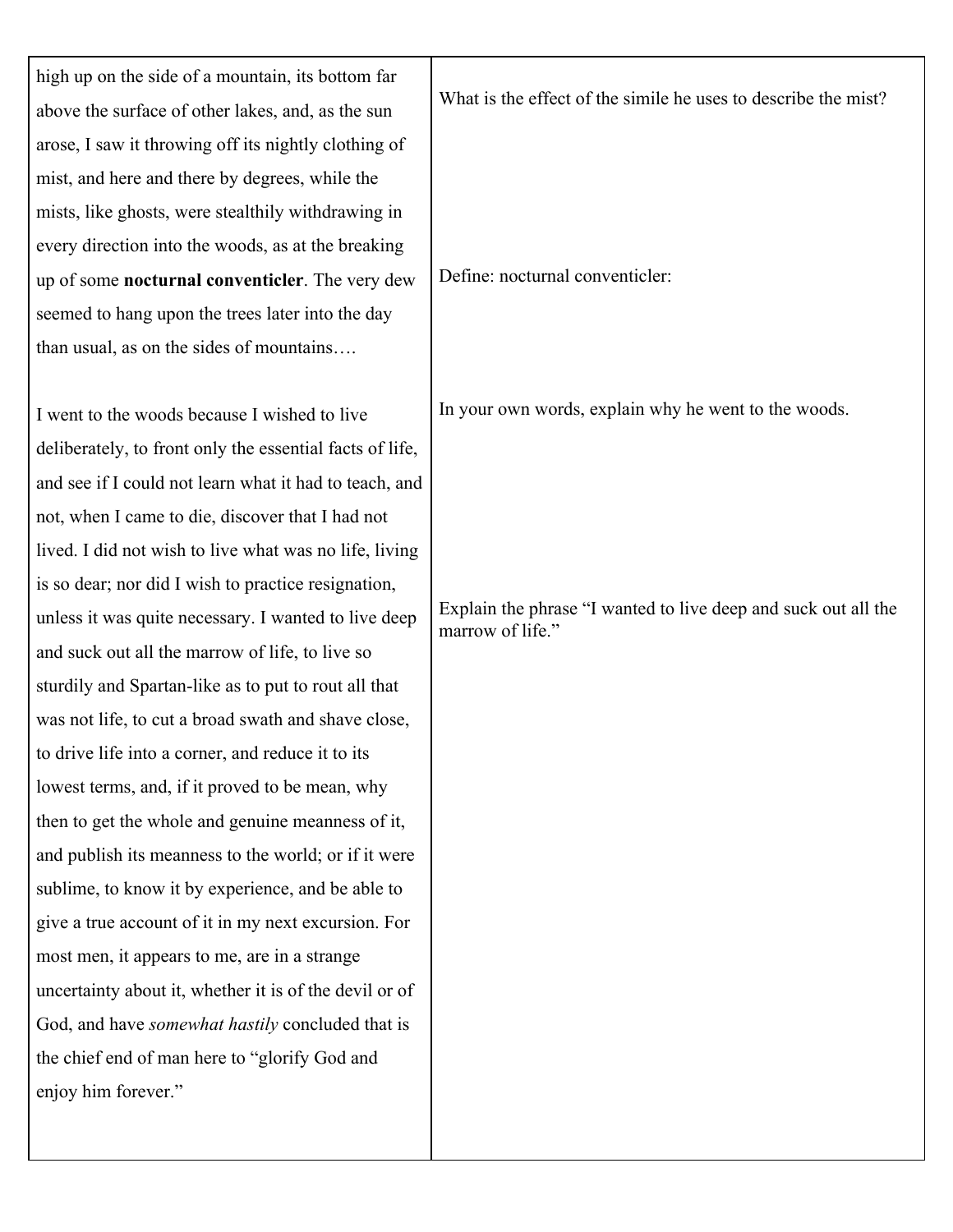Still we live meanly, like ants; though the fable tells us that we were long ago changed into men; like pygmies we fight with cranes; it is error upon error, and clout upon clout, and our best virtue has for its occasion a superfluous and evitable wretchedness. Our life is frittered away by detail. An honest man has hardly need to count more that his ten fingers, or in extreme cases he may add his ten toes, and lump the rest. Simplicity, simplicity, simplicity! I say, let your affairs be as two or three, and not a hundred or a thousand; instead of a million count half a dozen, and keep your accounts on your thumbnail. In the midst of this chopping sea of civilized life, such are the clouds and storms and quicksands and thousand-and-one items to be allowed for, that a man has to live, if he would not founder and go to the bottom and not make his port at all, be dead reckoning, and he must be a great calculator indeed who succeeds. Simplify, simplify. Instead of three meals a day, if it be necessary eat but one; instead of a hundred dishes, five; and reduce other things in proportion….

Why should we live with such hurry and waste of life? We are determined to be starved before we are hungry. Men say that a stitch in time saves nine, and so they take a thousand stitches today to save nine tomorrow. As for *work*, we haven't any of any consequence…

What are some of Thoreau's criticism of modern life? What alternatives to this modern life does he offer?

What does he mean by, "We are determined to be starved before we are hungry"?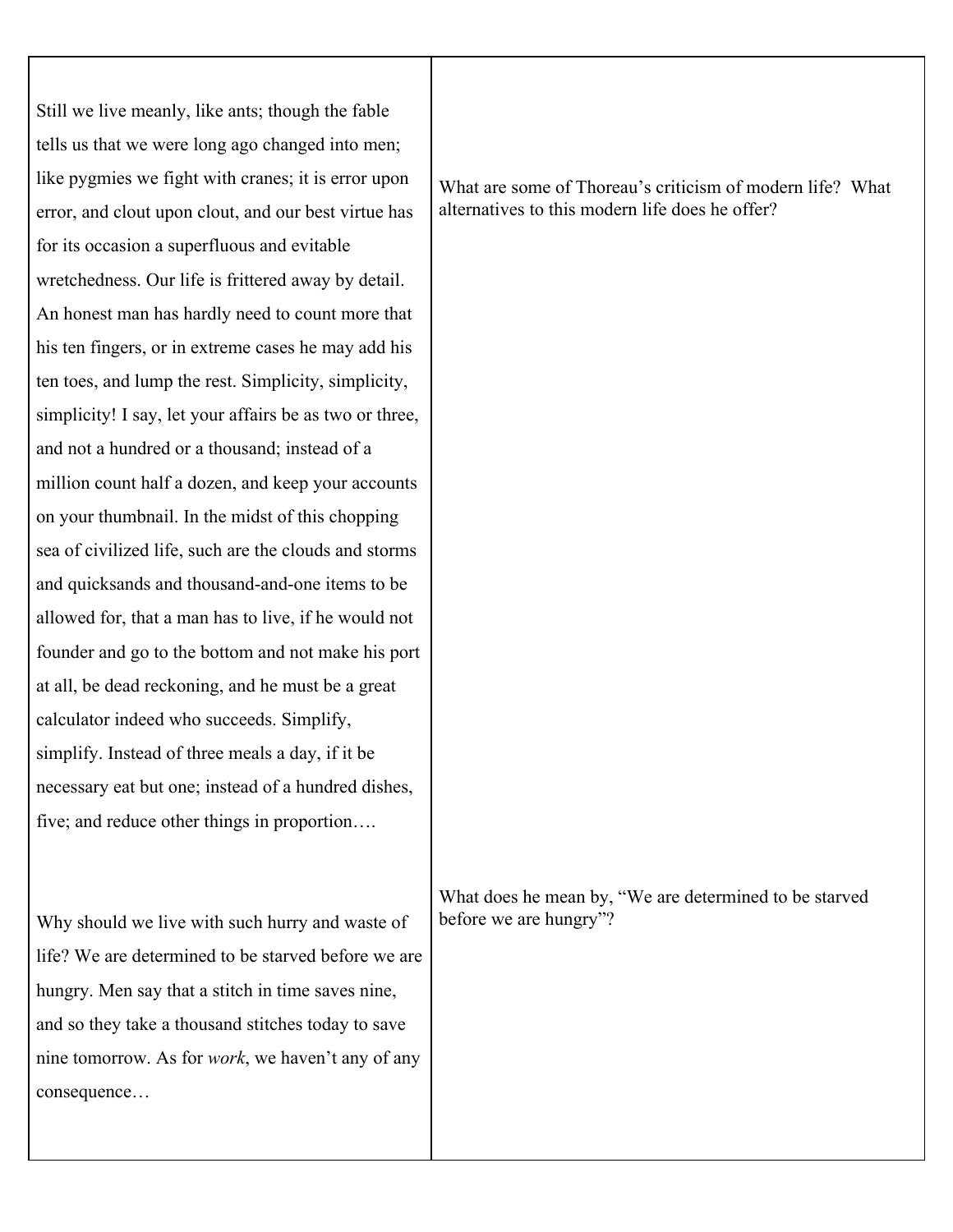For my part, I could easily do without the post-office. I think that there are very few important communications made through it. To speak critically, I never received more than one or two letters in my life – I wrote this some years ago – that were worth the postage. The penny-post is, commonly, an institution through which you seriously offer a man that penny for his thoughts which is so often safely offered in jest. And I am sure that I never read any memorable news in a newspaper. If we read of one man robbed, or murdered, or killed by accident, or on house burned, or one vessel wrecked, or one steamboat blown up, or one cow run over on the Western Railroad, or one mad dog killed, or one lot of grasshoppers in the winter, -- we never need read of another. One is enough….

Time is but the stream I go a-fishing in. I drink at it; but while I drink I see the sandy bottom and detect how shallow it is. Its thin current slides away, but eternity remains.

From "The Pond in Winter"

Every winter the liquid and trembling surface of the pond, which was so sensitive to every breath, and reflected every light and shadow, becomes solid to the depth of a foot or a foot and a half, so that it will support the heaviest teams, and perchance the snow covers it to and equal depth,

What is Thoreau's criticism of the post-office and the newspaper?

Interpret his metaphor for time. How does he feel about time?.

How does Thoreau characterize Walden Pond in winter? How does he employ personification to enhance that characterization?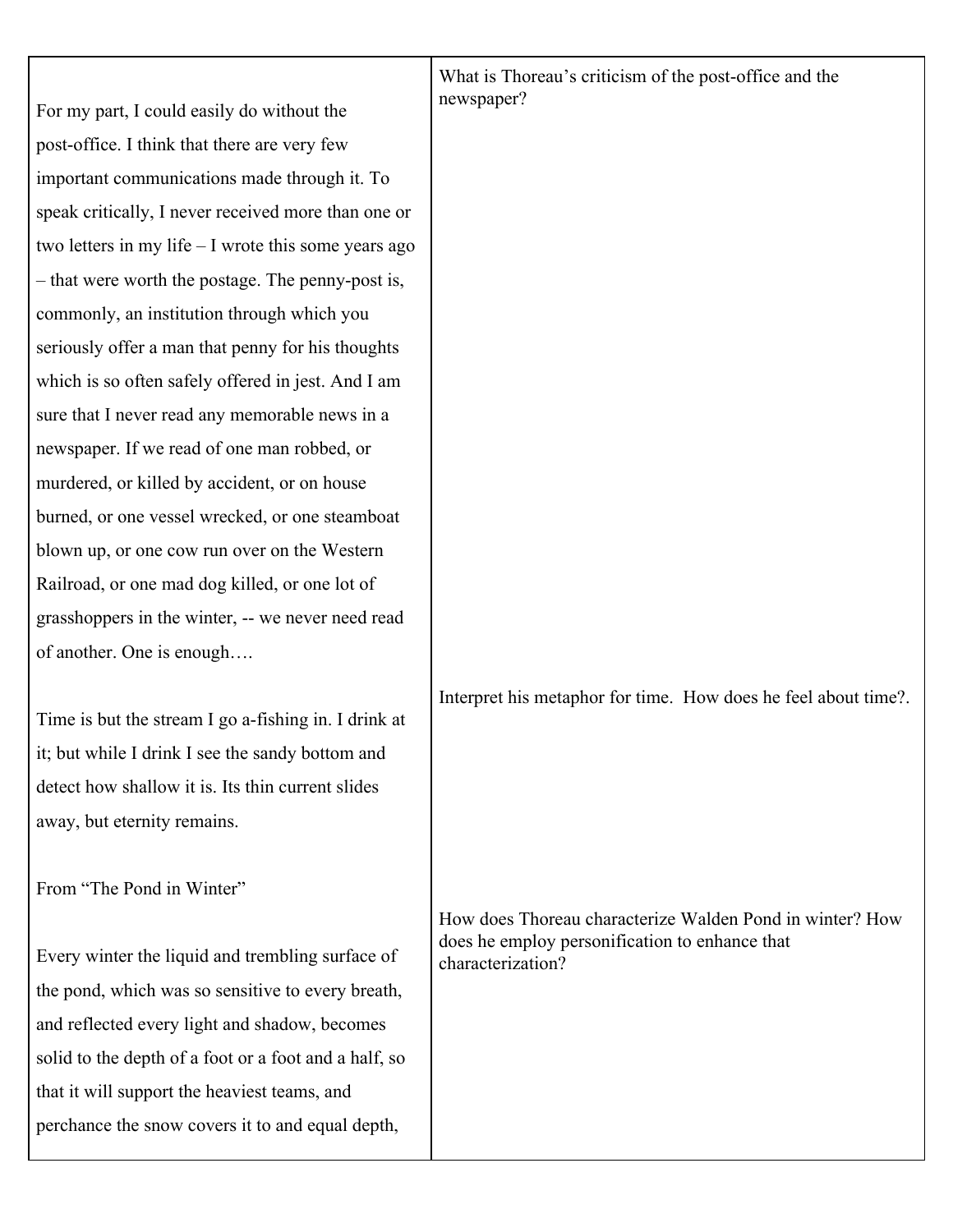and it is not to be distinguished from any level field. Like the marmots in the surrounding hills, it closes its eye-lids and becomes dormant for three months or more. Standing on the snow-covered plain, as if in a pasture amid the hills, I cut my way first through a foot of snow, and the a foot of ice, and open a window under my feet, where, kneeling to drink, I look down into the quiet parlor of the fished, pervaded by a softened light as through a window of ground glass, with its bright sanded floor the same as in summer; there a perennial waveless serenity reigns as in the amber twilight sky, corresponding to the cool and even temperament of the inhabitants. Heaven is under our feet as well as over our heads….

#### From "Spring"

One attraction in coming to the woods to live was that I should have leisure and opportunity so see the spring come in. The ice in the pond at length begins to be honey-combed, and I can set my heel in it as I walk. Fogs and rains and warmer suns are gradually melting the snow; the days have grown sensibly longer; and I see how I shall get through the winter without adding to my woodpile, for large fires are no longer necessary. I am on the alert for the first signs of spring, to hear the chance note of some arriving bird, or the striped squirrel's chirp, for his stores must be now nearly exhausted, or see the woodchuck venture out of his winter

Why does he conclude that, "Heaven is under our feet as well as over our heads…."?

How does Thoreau describe the transition from winter to spring? In what ways is Walden alive again?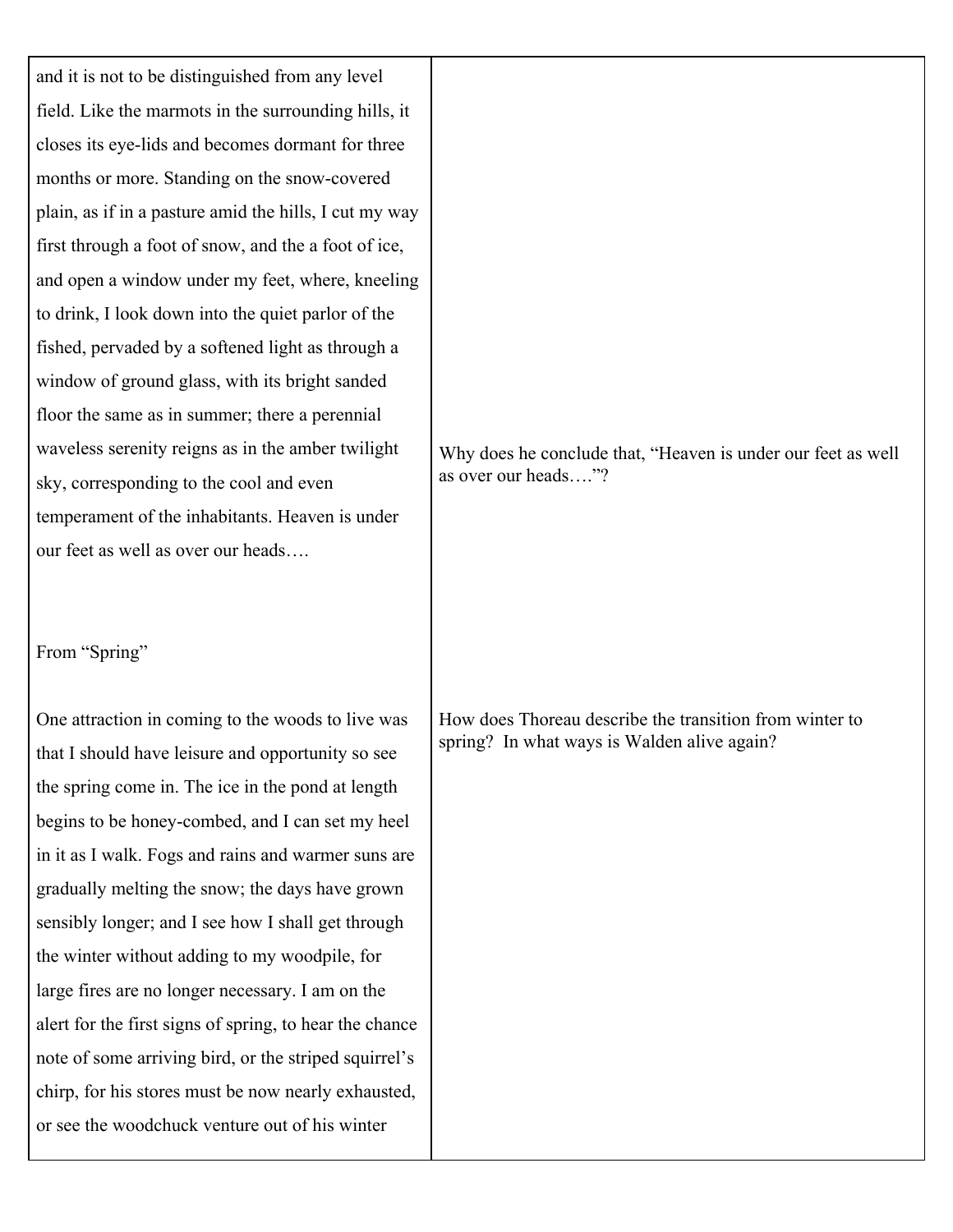#### quarters….

The change from storm and winter to serene and mild weather, from dark and sluggish hours to bright and elastic ones, is a memorable crisis which all things proclaim. It is seemingly instantaneous at last. Suddenly an influx of light filled my house, though the evening was at hand, and the clouds of winter still overhung it, and the eaves were dripping with sleety rain. I looked out the window, and lo! where yesterday was cold gray ice there lay the transparent pond already calm and full of hope as in a summer evening, reflecting a summer evening sky in its bosom, though none was visible overhead, as if it had intelligence with some remote horizon….

#### From "Conclusion"

I left the woods for as good a reason as I went there. Perhaps it seemed to me that I had several more lives to live, and could not spare any more time for that one. It is remarkable how easily and insensibly we fall into a particular route, and make a beaten track for ourselves. I had not lived there a week before my feet wore a path from my door to the pond-side; and though it is five or six years since I trod it, it is still quite distinct. It is true, I fear that others may have fallen into it, and so helped to keep it open. The surface of the earth is soft and impressible by the feet of men; and so with the paths which the mind travels. How worn

How does this passage reflect Thoreau's reverence for nature?

#### Why did he leave his house at Walden Pond?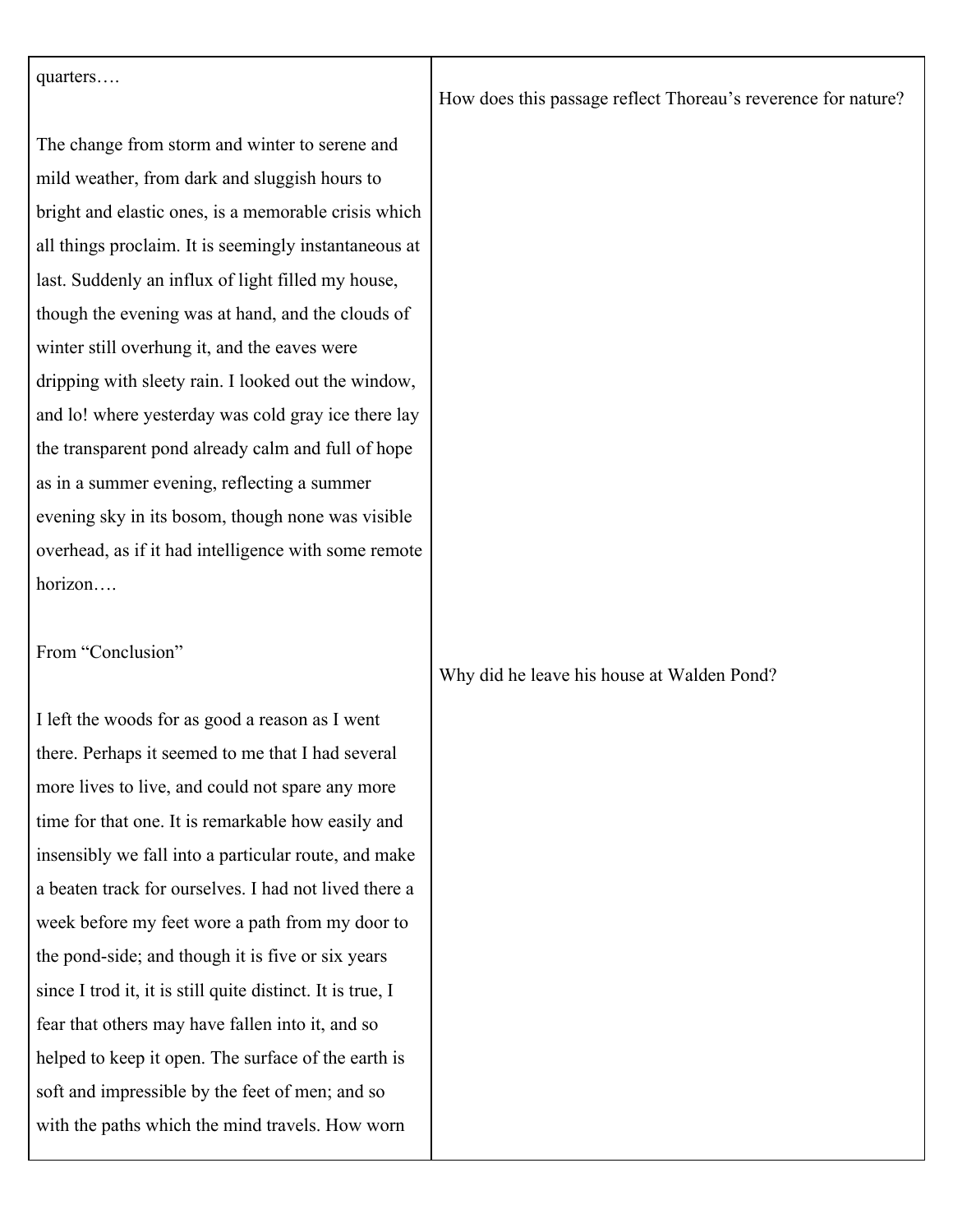and dusty, then, must be the highways of the world, how deep the ruts of tradition and conformity! I did not wish to take a cabin passage, but rather to go before the mast and on the deck of the world, for there I could best see the moonlight amid the mountains. I do not wish to go below now. I learned this, at least, by my experiment; that if one advances confidently in the direction of his dreams, and endeavors to live the life which he has imagined, he will meet with a success unexpected in common hours. He will put some things behind, will pass an invisible boundary; new, universal, and more liberal laws will begin to establish themselves around and within him; or the old laws be expanded, and interpreted in his favor in a more liberal sense, and he will live with the license of a higher order of beings. In proportion as he simplifies his life, the laws of the universe will appear less complex, and solitude will not be solitude, nor poverty poverty, nor weakness weakness. If you have built castles in the air, your work need not be lost; that is where they should be. Now put the foundations under them….

Why should we be in such desperate haste to succeed, and in such desperate enterprises? If a man does not keep pace with his companions, perhaps it is because he hears a different drummer. Let him step to the music which he hears, however measured or far away.

Underline and explain two things he learned while living there:

What does he Thoreau believe about the idea of success?

What advice does he offer for living a good or fulfilling life?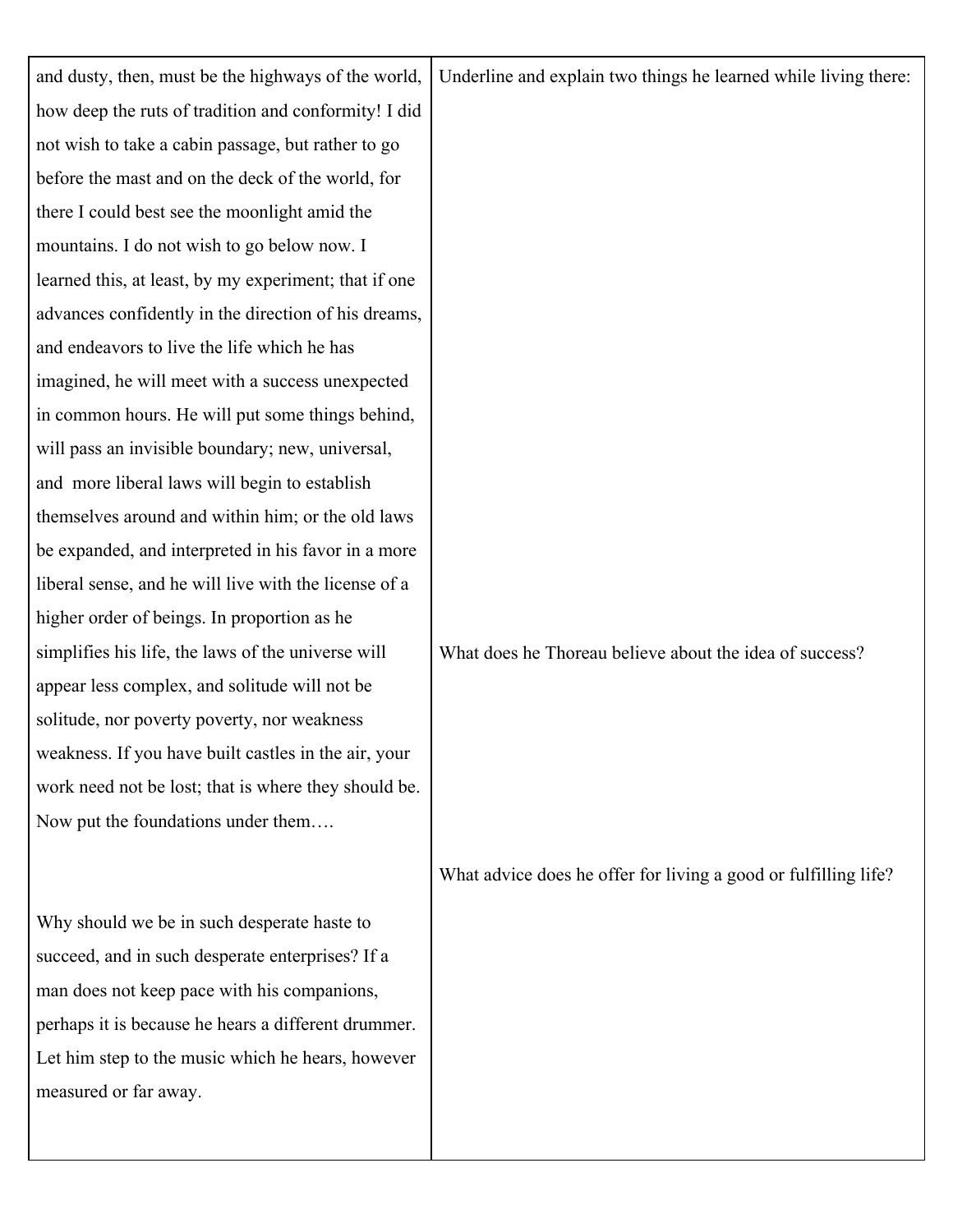However mean your life is, meet it and live it; do not shun it and call it hard times. It is not so bad as you are. It looks poorest when you are richest. The fault-finder will find faults even in paradise. Love your life, poor as it is. You may perhaps have some pleasant, thrilling glorious hours, even in a poorhouse. The setting sun is reflected from the windows of the almshouse as brightly as from the rich man's abode; the snow melts before its door as early in the spring. I do not see but a quiet mind may live as contentedly there, and have as cheering thoughts, as in a palace. The town's poor seem to me often to live the most independent lives of any. May be they are simply great enough to receive without misgiving. Most think that they are above being supported by the town; but it oftener happens that they are not above supporting themselves by dishonest means, which should be more disreputable. Cultivate poverty like a garden herb, like sage. Do not trouble yourself much to get new things, whether clothes or friends. Turn the old; return to them. Things do not change; we change. Sell your clothes and keep your thoughts. ...Money is not required to buy one necessity of the soul….

The light which puts out our eyes is darkness to us. Only that day dawns to which we are awake. There is more day to dawn. The sun is but a morning star. Why does he believe that, "The town's poor seem to me often to live the most independent lives of any"?

What does he mean by "Sell your clothes and keep your thoughts"?

How is Thoreau using the word "awake"? What is its meaning in this context?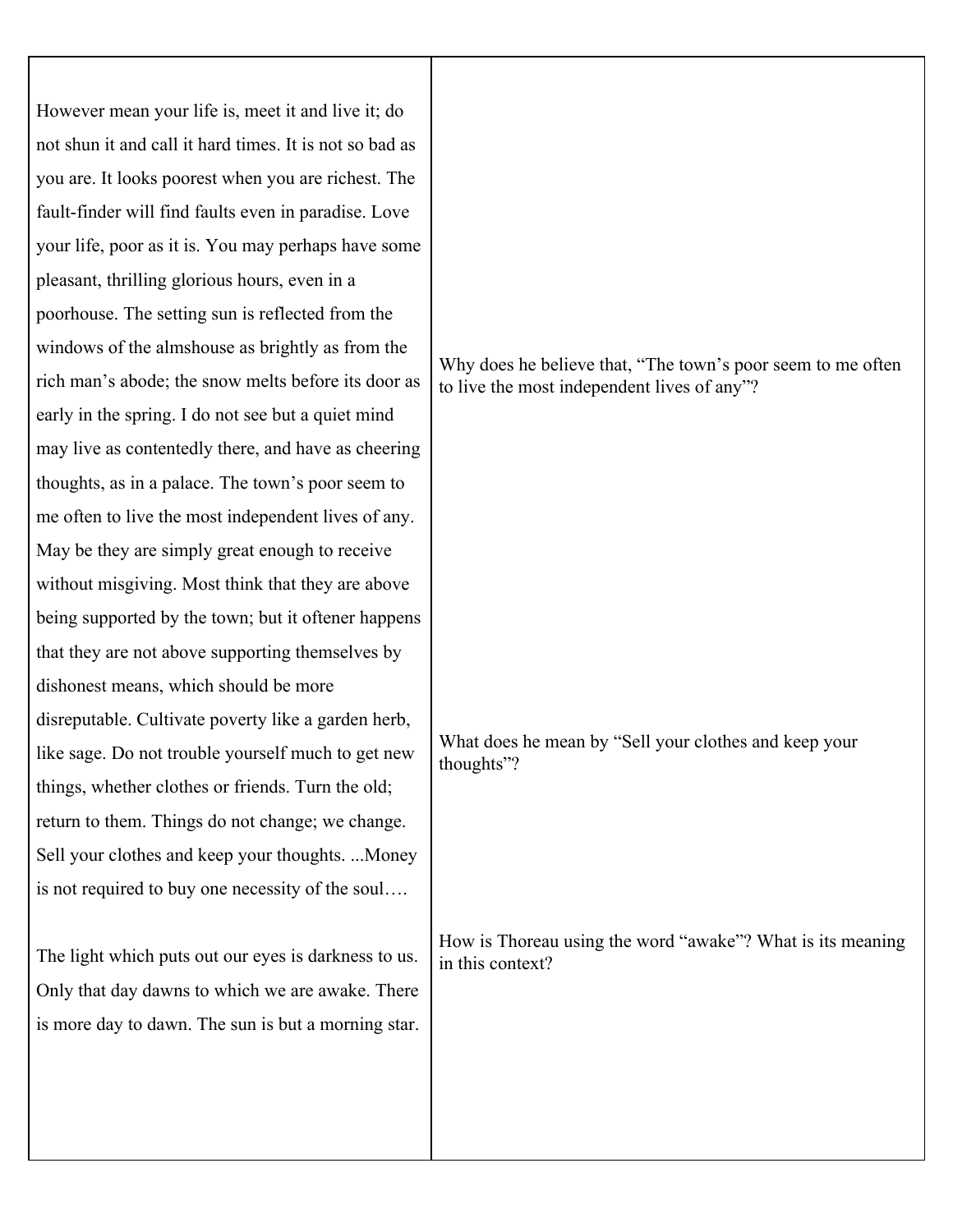# Living Free From Inessentials

### Overview:

One reading of the term "deliberate" is Thoreau's belief that we should live free (liberty) from the inessentials of life. Arthur Miller explores the challenges of living deliberately in this manner in *Death of a Salesman*. While the Lowman's have very little, they still struggle with the materialism of modern American and the American Dream. This lesson is designed to help students more clearly understand Thoreau's ideas through reading his text and applying the concepts to the Lowmans' life and to their own lives.

### Purpose:

Students will better understand Thoreau's idea of living deliberately - free from the inessentials of life - its connection to the American dream, and its relevance today.

### **Activity**

Divide students into partners or small groups.

Distribute handout including selections from "Economy" and *Death of a Salesman.*

Have students work together to read and answer the questions that follow. (During this time, the teacher should be circulating and answering questions for students. For example, clarify for students that "hair" refers to horse hair that was mixed into the plaster for insulation and strength. Or, inform students that Thoreau himself helped to forge the latch for his house. By engaging one on one with students, the teacher can best gauge comprehension and engagement and redirect students when necessary.)

### Formative Assessment

As a class discuss students' responses and answer any lingering questions. What further conclusions did they draw about Thoreau? What did he value? What about the Lowmans?

### Summative Assessment

To help students see the impact of spending in their own lives they will take an accounting of their own. Are they "living deliberately"? Are they "free from inessentials"? Written answers will be submitted.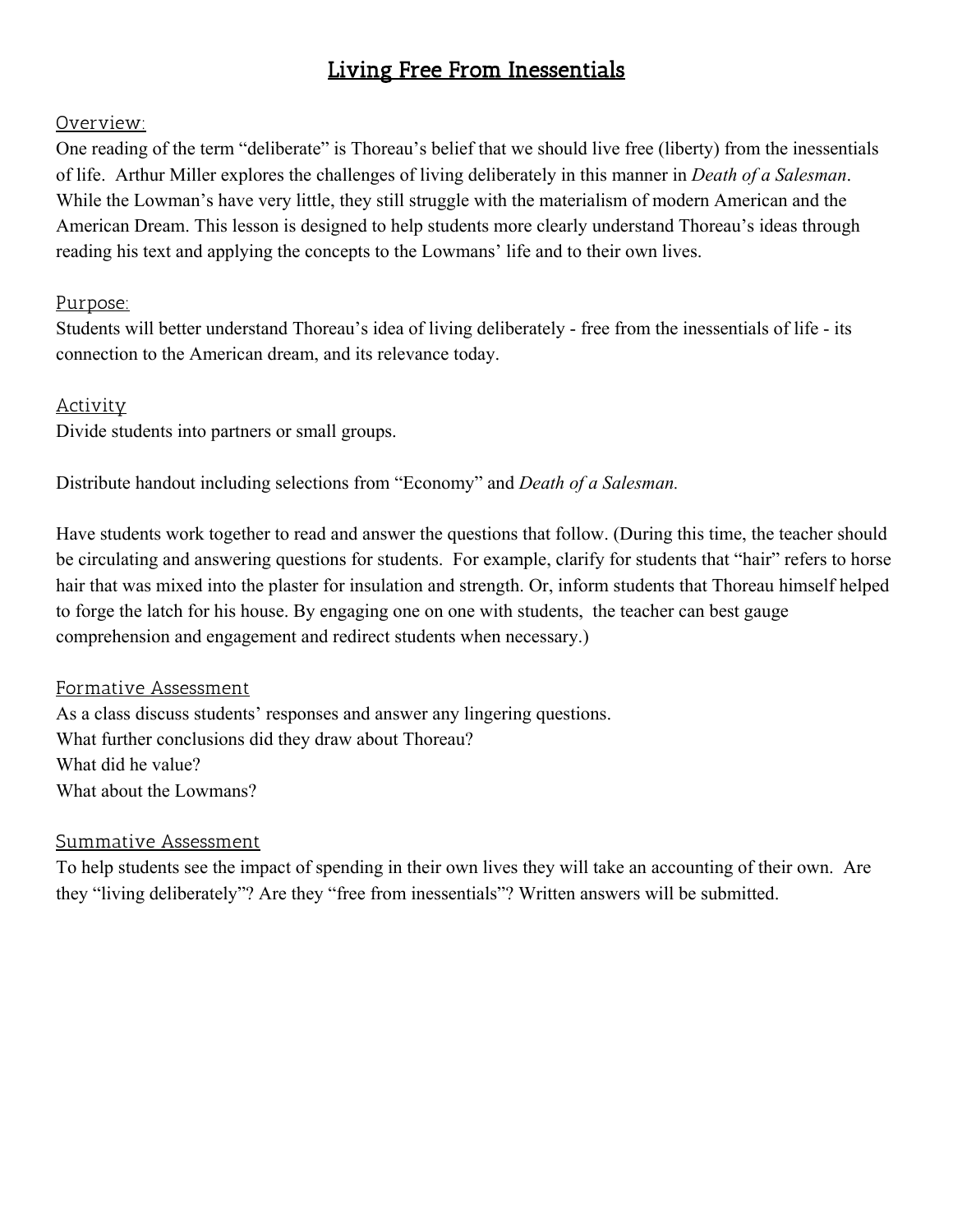# Closely read Thoreau's accounting for the costs of his house at Walden Pond taken from "Economy":

I have thus a tight shingled and plastered house, ten feet wide by fifteen long, and eight-feet posts, with a garret and a closet, a large window on each side, two trap-doors, one door at the end, and a brick fireplace opposite . The exact cost of my house, paying the usual price for such materials as I used, but not counting the work, all of which was done by myself, was as follows ; and I give the details because very few are able to tell exactly what their houses cost, and fewer still, if any, the separate cost of the various materials which compose them :-

Boards,. . . . . . . . . . . . \$8 02 ½ , mostly shanty boards.

| Refuse shingles for roof |  |  |  |  |  |  |
|--------------------------|--|--|--|--|--|--|
| and sides, $\ldots$ 400  |  |  |  |  |  |  |

| ally since $\sim$ 4 00                                                                                    |
|-----------------------------------------------------------------------------------------------------------|
| Laths, 1 25                                                                                               |
| Two second-hand windows with                                                                              |
| Glass, 243                                                                                                |
| One thousand old brick, $\ldots$ 400                                                                      |
| Two casks of lime, $\ldots$ 240 That was high.                                                            |
| Hair, $\ldots$ , $\ldots$ , $\ldots$ , $\ldots$ , $\ldots$ , $\ldots$ , $\ldots$ 0 31 More than I needed. |
| Mantle-tree iron, $\ldots$ , $\ldots$ , 0 15                                                              |
| Nails, 390                                                                                                |
| Hinges and screws, $\ldots$ 0 14                                                                          |
| Latch, $\ldots$ , $\ldots$ , $\ldots$ , $\ldots$ , 0 10                                                   |
| Chalk, $\ldots$ , $\ldots$ , $\ldots$ , $\ldots$ , 001                                                    |

Transportation, . . . . . . . . 140 I carried a good part on my back.  $\frac{1}{2}$  ,  $\frac{1}{2}$  ,  $\frac{1}{2}$  ,  $\frac{1}{2}$  ,  $\frac{1}{2}$  ,  $\frac{1}{2}$ 

In all,  $\ldots$  . . . . . . \$28 12  $\frac{1}{2}$ 

### 1. What kind of house did he build?

### 2. What inferences can you make about Thoreau and his house?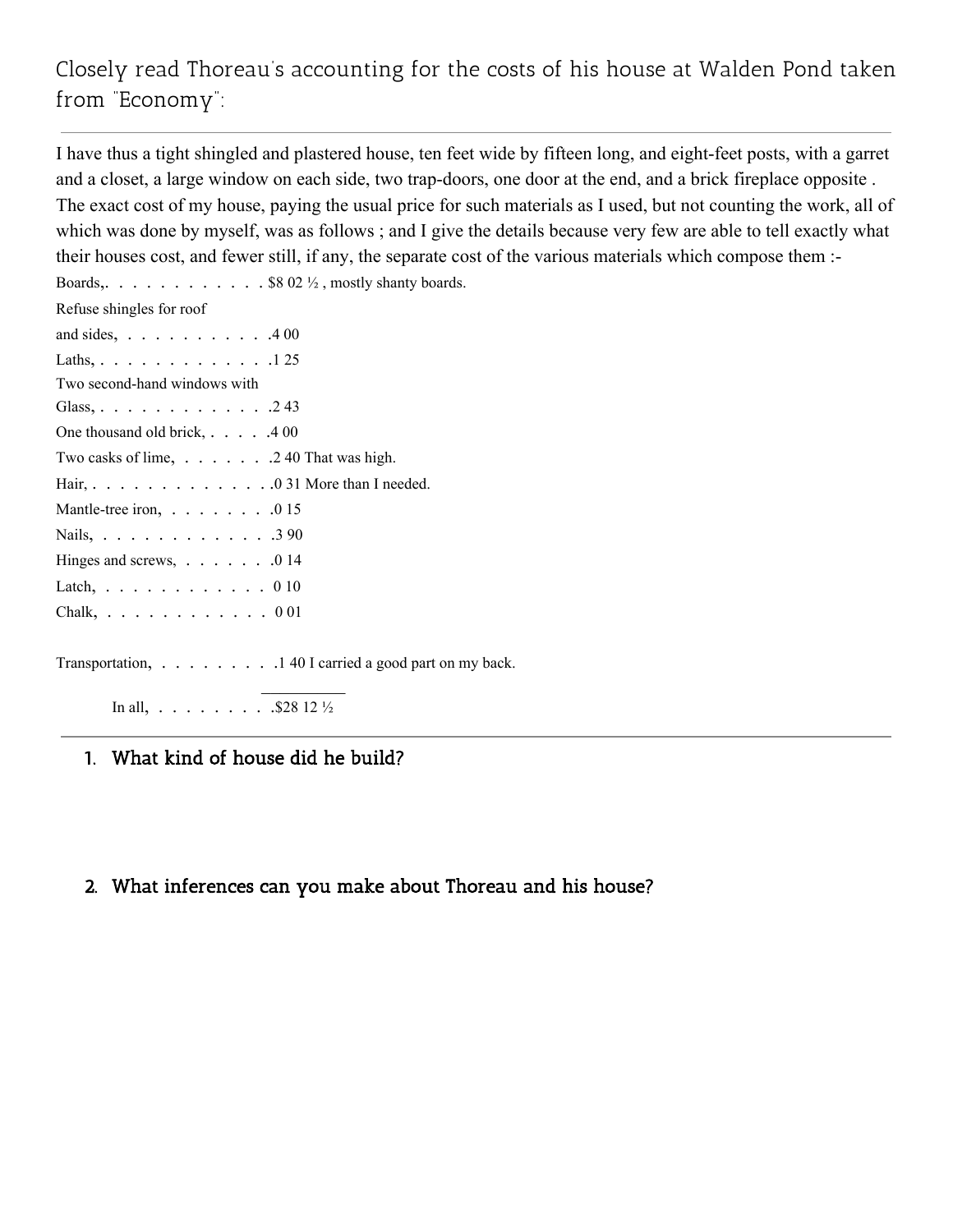# Now, carefully read through his expenses as he details them:

By surveying, carpentry, and day-labor of various other kinds in the village in the meanwhile, for I have as many trades as fingers, I had earned \$13.34. The expense of food for eight months, namely, from July 4th to March 1st, the time when these estimates were made, though I lived there more than two years- not counting potatoes, a little green corn, and some peas, which I had raised, nor considering the value of what was on hand at the last date- was

| Indian meal 0.99 3/4 (Cheaper than rye.) |
|------------------------------------------|
|                                          |
| (All Experiments Which Failed)           |
|                                          |
|                                          |
|                                          |
|                                          |
|                                          |
|                                          |
|                                          |
|                                          |
|                                          |

Yes, I did eat \$8.74, all told; but I should not thus unblushingly publish my guilt, if I did not know that most of my readers were equally guilty with myself, and that their deeds would look no better in print. The next year I sometimes caught a mess of fish for my dinner, and once I went so far as to slaughter a woodchuck which ravaged my bean-field- effect his transmigration, as a Tartar would say- and devour him, partly for experiment's sake; but though it afforded me a momentary enjoyment, notwithstanding a musky flavor, I saw that the longest use would not make that a good practice, however it might seem to have your woodchucks ready dressed by the village butcher.

Clothing and some incidental expenses within the same dates, though little can be inferred from this item, amounted to

\$ 8.40 3/4 Oil and some household utensils......... 2.00

So that all the pecuniary outgoes, excepting for washing and mending, which for the most part were done out of the house, and their bills have not yet been received- and these are all and more than all the ways by which money necessarily goes out in this part of the world- were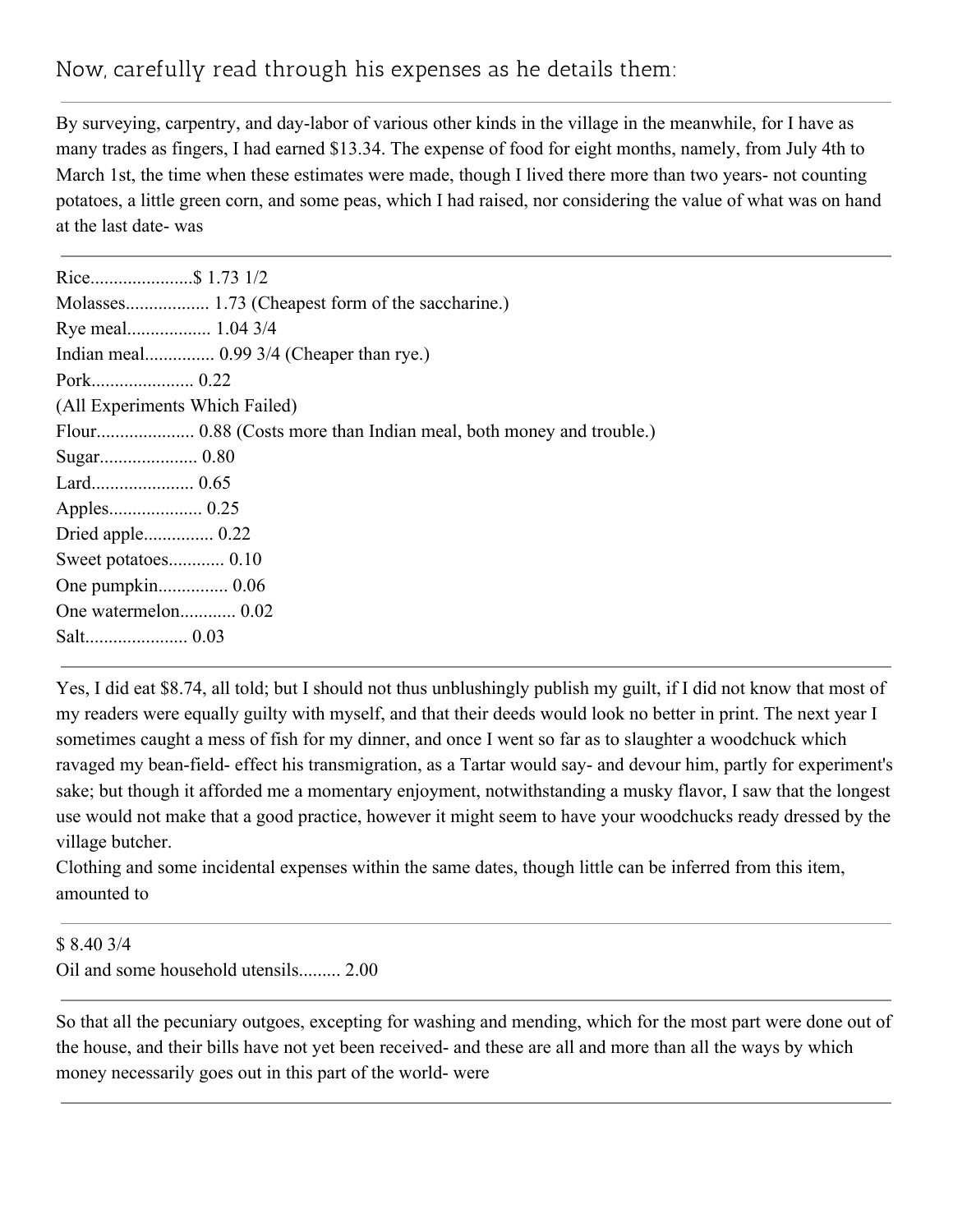| Clothing, etc., eight months 8.40 3/4                                                                           |
|-----------------------------------------------------------------------------------------------------------------|
|                                                                                                                 |
|                                                                                                                 |
| I address myself now to those of my readers who have a living to get. And to meet this I have for farm produce  |
| sold                                                                                                            |
| \$23.44                                                                                                         |
|                                                                                                                 |
|                                                                                                                 |
| which subtracted from the sum of the outgoes leaves a balance of \$25.21 3/4 on the one side- this being very   |
| nearly the means with which I started, and the measure of expenses to be incurred- and on the other, beside the |
| leisure and independence and health thus secured, a comfortable house for me as long as I choose to occupy it.  |

# 1. What observations can you make about his spending?

# 2. How does this accounting reflect his idea of "living deliberately"?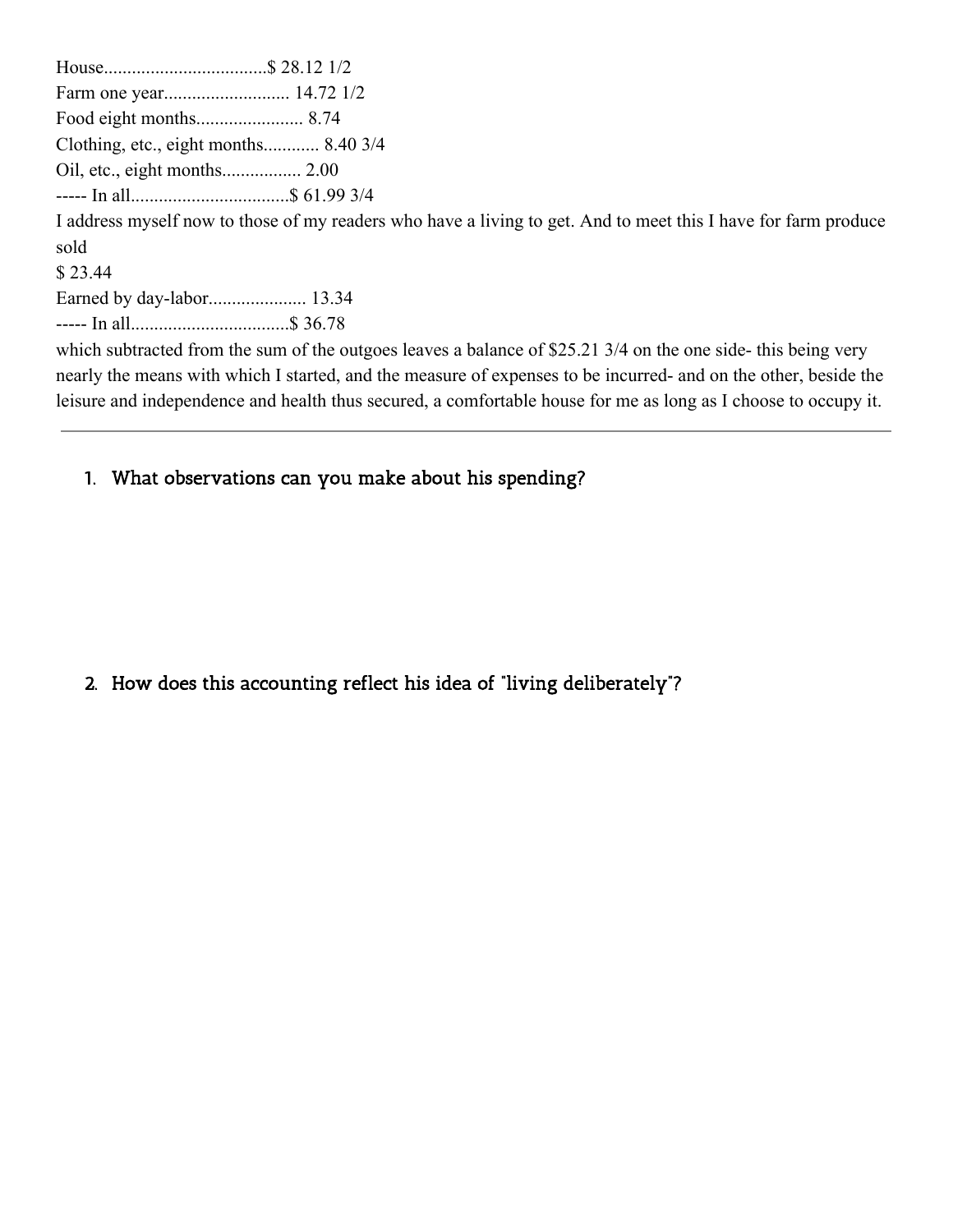# Now, reread the following scene from Act 1 of Death of <sup>a</sup> Salesman:

WILLY: What do we owe?

LINDA: Well, on the first there's sixteen dollars on the refrigerator

WILLY: Why sixteen?

LINDA: Well, the fan belt broke, so it was a dollar eighty.

WILLY: But it's brand new.

LINDA: Well, the man said that's the way it is. Till they work themselves in, y'know. (They move through the wall-line into the kitchen.)

WILLY: I hope we didn't get stuck on that machine.

LINDA: They got the biggest ads of any of them!

WILLY: I know, it's a fine machine. What else?

LINDA: Well, there's nine-sixty for the washing machine. And for the vacuum cleaner there's three and a half due on the fifteenth. Then the roof, you got twenty-one dollars remaining.

WILLY: It don't leak, does it?

LINDA: No, they did a wonderful job. Then you owe Frank for the carburetor.

WILLY: I'm not going to pay that man! That goddam Chevrolet, they ought to prohibit the manufacture of that car!

LINDA: Well, you owe him three and a half. And odds and ends, comes to around a hundred and twenty dollars by the fifteenth.

WILLY: A hundred and twenty dollars! My God, if business don't pick up I don't know what I'm gonna do!

# 1. What observations can you make about the Lowmans' spending? Do that have any inessentials?

2. Imagine a conversation between Thoreau and Willy Lowman. What do you think Thoreau would say to Willy? What would Willy say?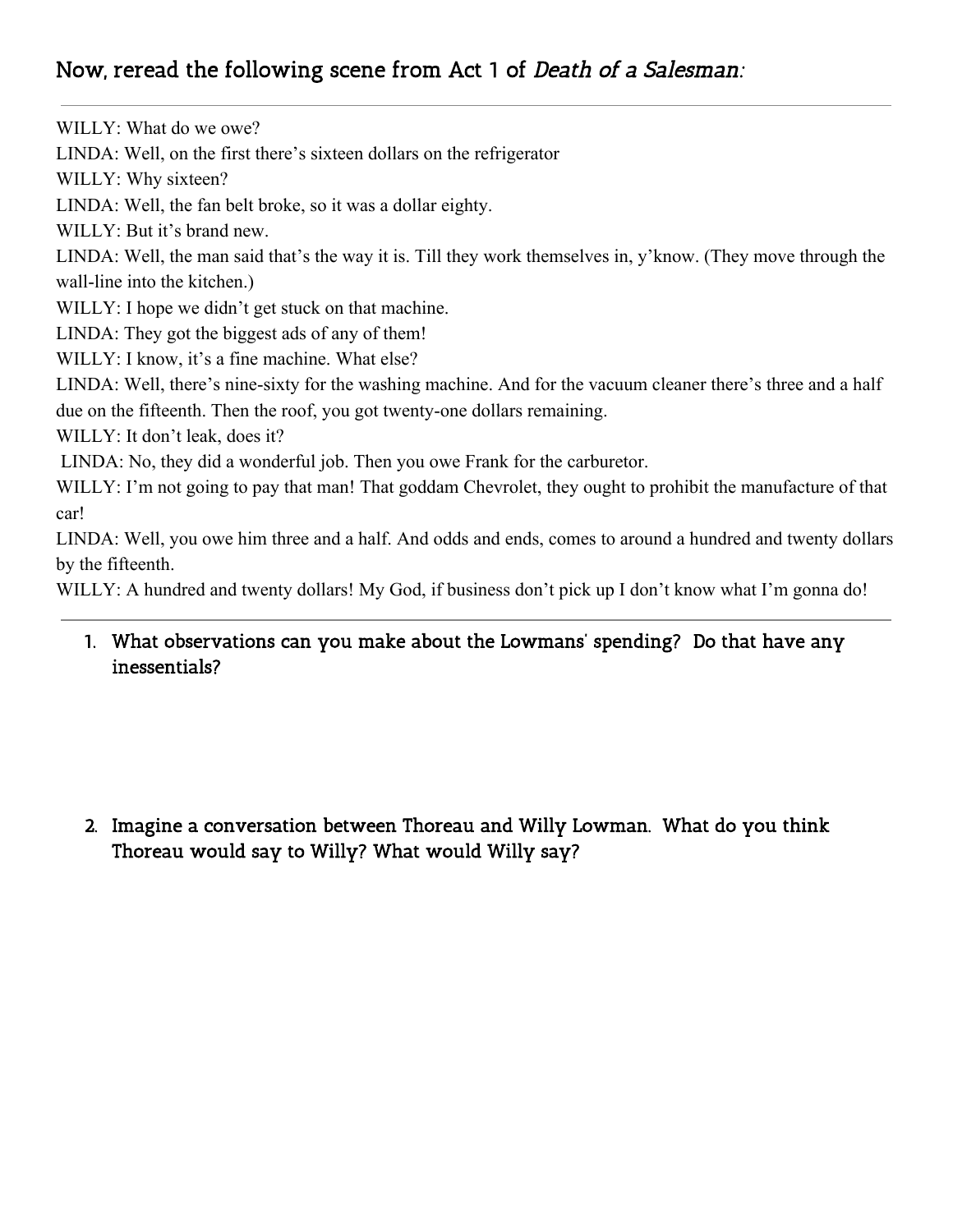And now, it is your turn to…

# Take an accounting of your life! Are you living deliberately?

For this exercise you will take an accounting in two different ways: money and time. Complete the charts below and the questions that follow.

| Spending: Write down everything you have spent money on for the last 24 hours. |                                |  |  |
|--------------------------------------------------------------------------------|--------------------------------|--|--|
| Expense                                                                        | <b>Amount Spent</b>            |  |  |
| Ex. Gas driving to and from school.                                            | $\frac{1}{4}$ of a gallon: 66¢ |  |  |
|                                                                                |                                |  |  |
|                                                                                |                                |  |  |
|                                                                                |                                |  |  |
|                                                                                |                                |  |  |
|                                                                                |                                |  |  |
|                                                                                |                                |  |  |
|                                                                                |                                |  |  |
|                                                                                |                                |  |  |
|                                                                                |                                |  |  |
|                                                                                |                                |  |  |
|                                                                                |                                |  |  |
|                                                                                |                                |  |  |
|                                                                                |                                |  |  |
|                                                                                |                                |  |  |
|                                                                                |                                |  |  |
|                                                                                |                                |  |  |
|                                                                                |                                |  |  |
|                                                                                |                                |  |  |
|                                                                                |                                |  |  |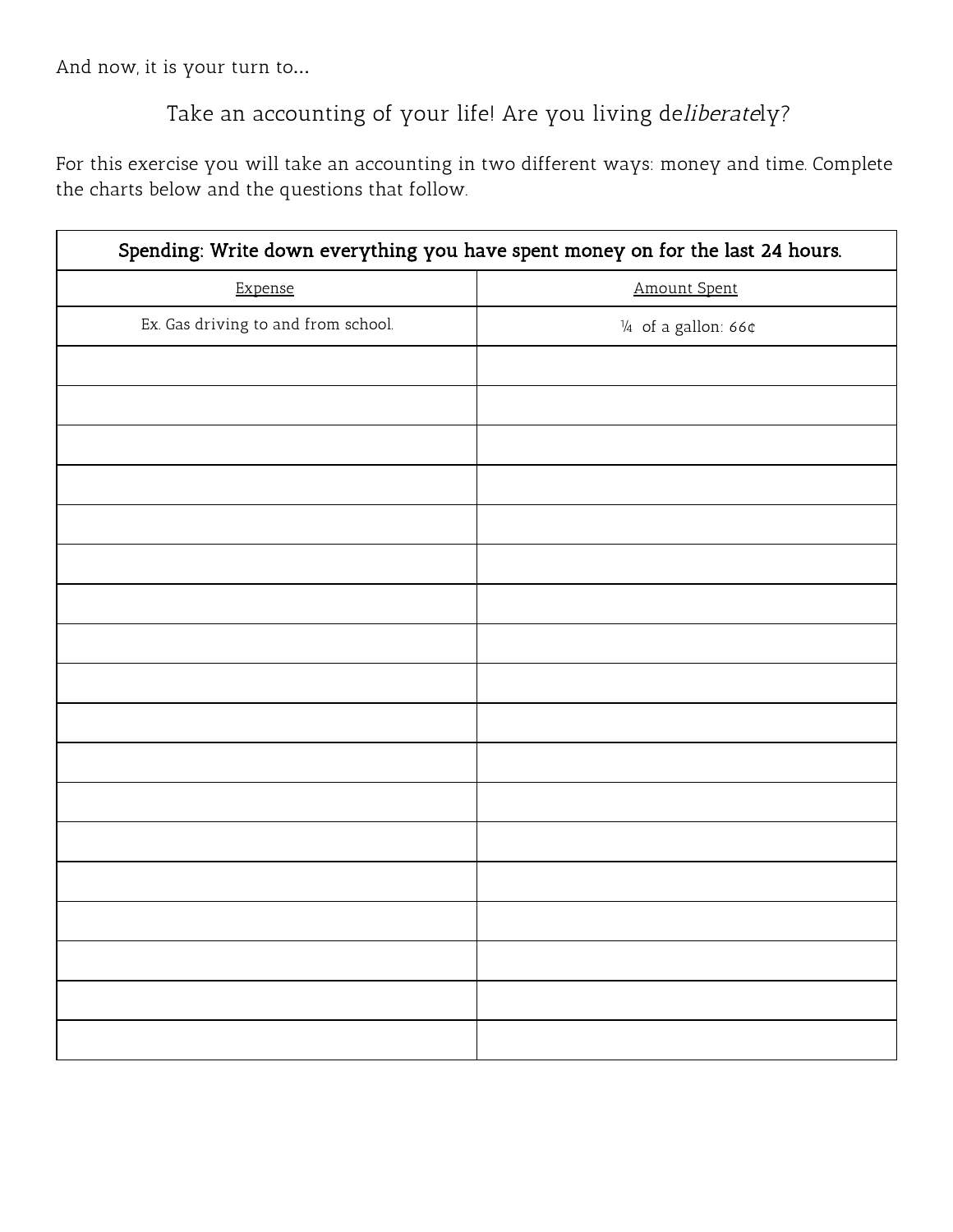|                      | Time: Write down what you did and the duration of the activity |
|----------------------|----------------------------------------------------------------|
| Duration             | Activity                                                       |
| 12:00am              |                                                                |
| 1:00am               |                                                                |
| 2:00am               |                                                                |
| 3:00am               |                                                                |
| 4:00am               |                                                                |
| 5:00am               |                                                                |
| 6:00am               |                                                                |
| 7:00am               |                                                                |
| 8:00am               |                                                                |
| 9:00am               |                                                                |
| 10:00am              |                                                                |
| 11:00am              |                                                                |
| 12:00pm              |                                                                |
| $1:00\,pm$           |                                                                |
| $2:00$ pm            |                                                                |
| $3:00\, \mathrm{pm}$ |                                                                |
| 4:00pm               |                                                                |
| $5:00\,pm$           |                                                                |
| 6:00pm               |                                                                |
| 7:00pm               |                                                                |
| 8:00pm               |                                                                |
| 9:00pm               |                                                                |
| 10:00pm              |                                                                |
| 11:00pm              |                                                                |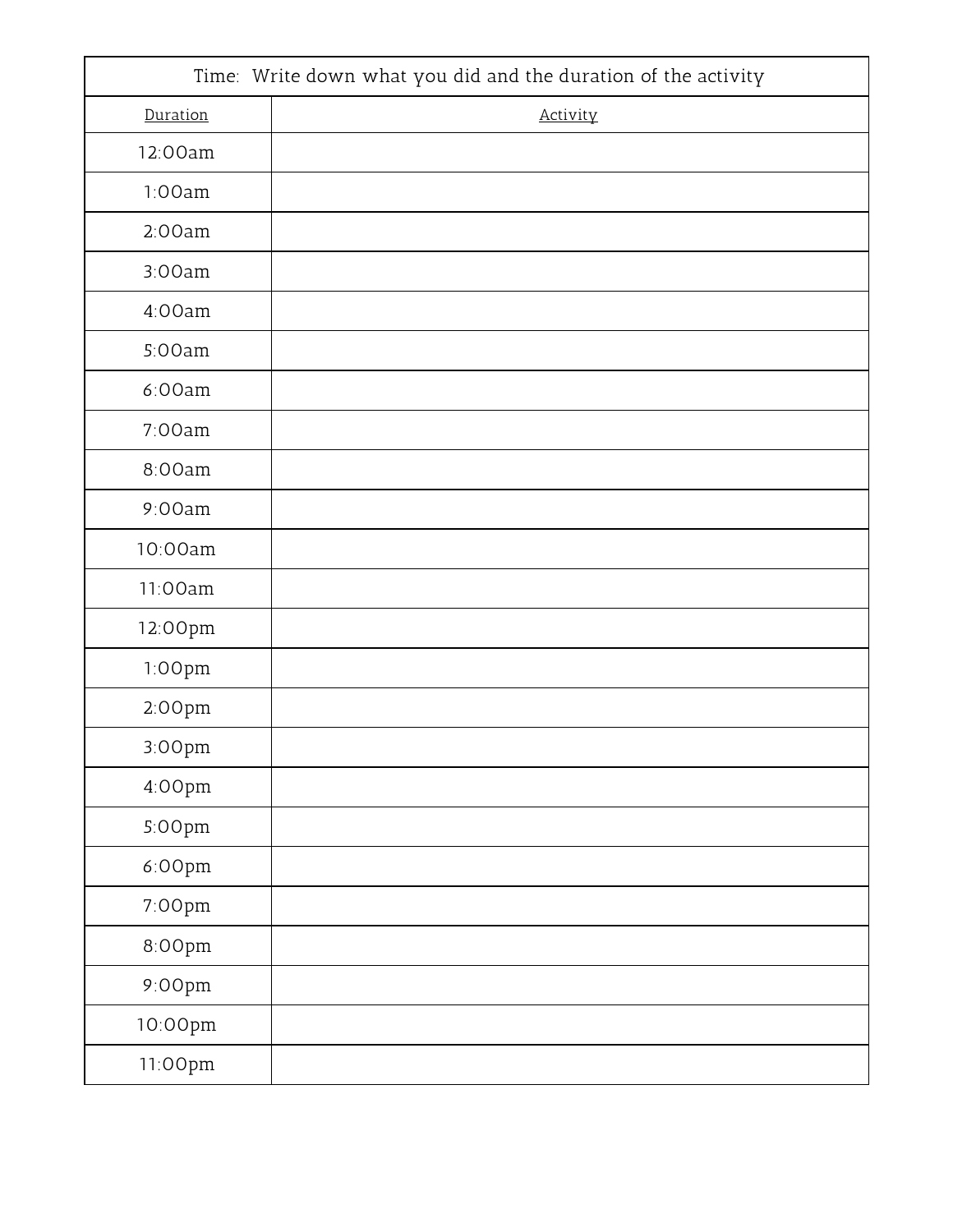# What are you doing with your money?

1. What was your greatest financial expense yesterday? Is that a daily expense or uncommonly?

- 2. Are you surprised by how much or how little you spent?
- 3. Do you think that day is average in terms of your spending? Was it low or high?

# What are you doing with your time?

1. What was the most time consuming activity for you yesterday? Is that part of your daily routine?

2. How would might you have spent your time differently on a different day? (ie. a weekend vs. a weekday)

3. Were you surprised by the results of your accounting?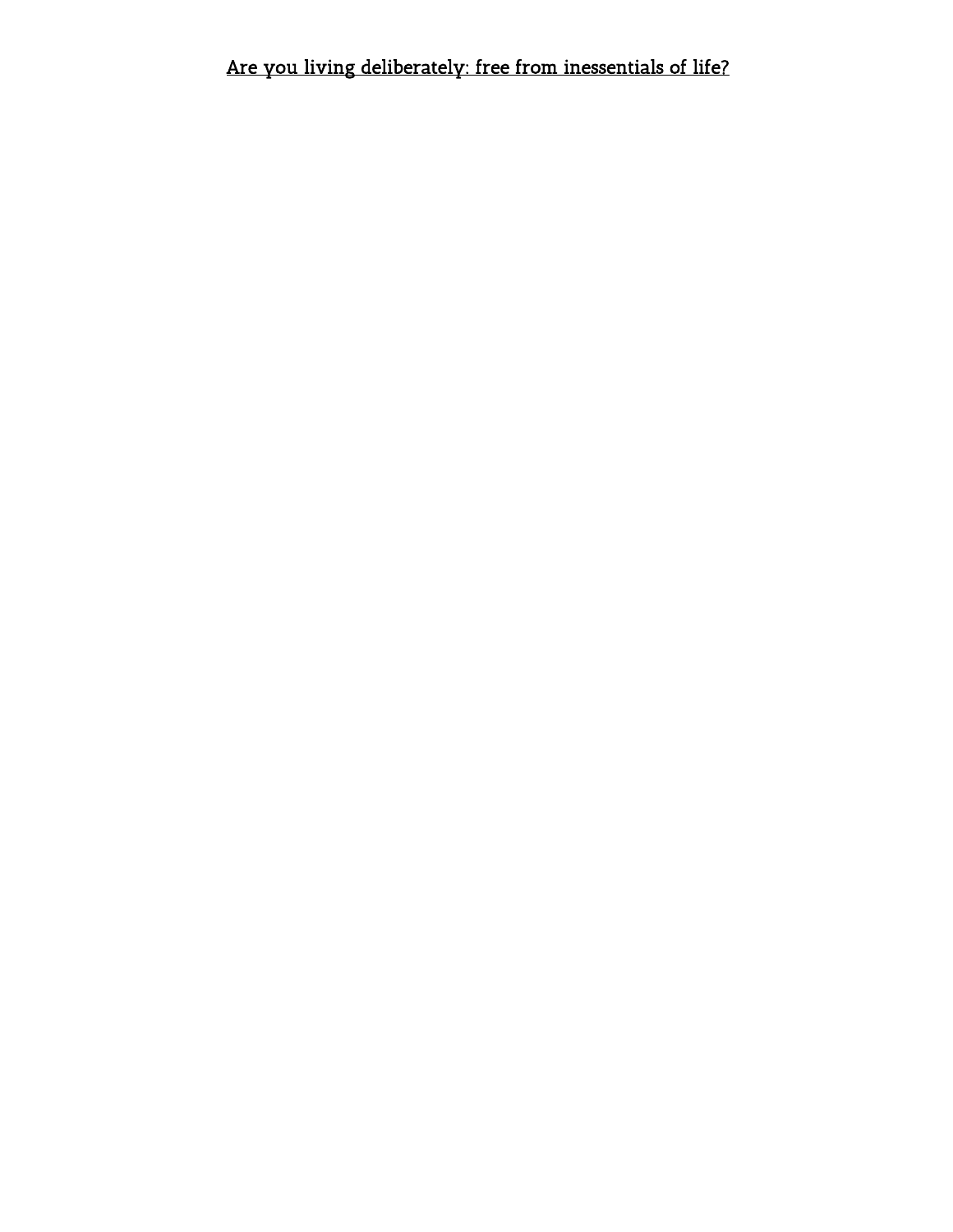# **Examining the Power of Place**

Who we are and where we are are inextricably tied to one another. Often, the place we live or spend time is a direct reflection of who we are. Sometimes, though, our identity and the place we find ourselves are in such stark contrast that it creates a painful dissonance. Still other times, while there may be a contrast, a place changes who we are until we become part of that place. To understand the power of a place, we must consider two important questions:

- 1. How does one come to know a place?
- 2. How does knowing a place impact our understanding of another person or ourselves?

### **Step 1: Pre-writing Homework**

In Classroom, answer each of the questions. (See Classroom for assignment). Be prepared to discuss your answers in class tomorrow.

- 1. What aspects of a place make it unique or significant?
- 2. As readers, how does an author's description of a place impact the way we understand that place? What stylistic choices might an author make to clearly convey the importance of a place?

### **Step 3: Defining the power of place**

1. In Thoreau's chapter "Where I lived and what I lived for" he describes his house and the surrounding area at Walden Pond. As a group, reread that selection in your *Walden* packet and identify as many aspects of place as you can. Write the words from the text that convey place:

2. What does Thoreau's depiction of this place tell us about him? (facts and inference)

3. What mood is conveyed? (How does it make you feel?)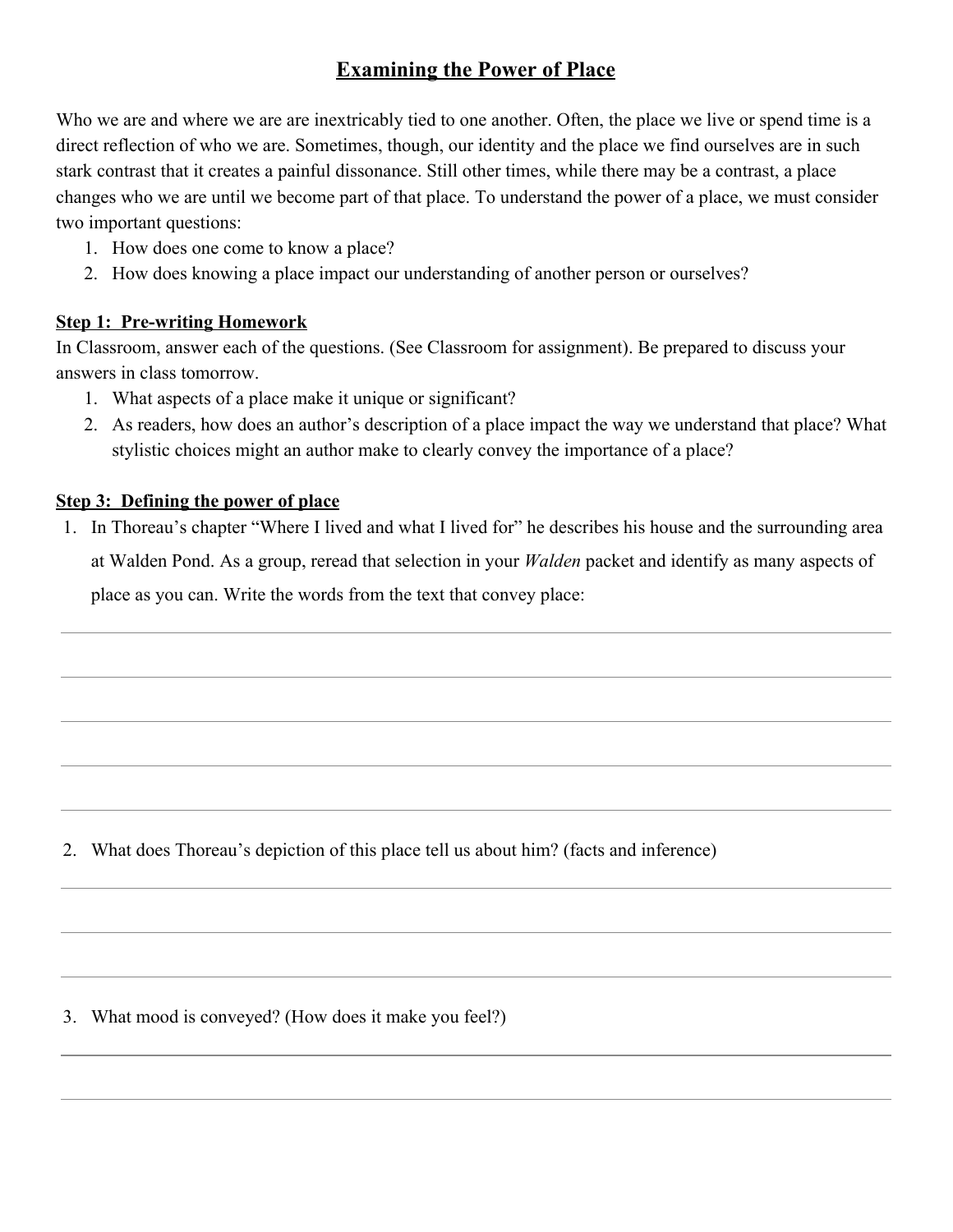#### **Step 3: Textual Analysis - Group Work**

2. In Alma's first chapter, her family is in a new place for the first time. As a group, reread chapter 1. As you read, identify as many aspects of place as you can. Write the words from the text that convey place:

3. What does Henriquez's depiction of this place tell us about the characters? (facts and inference)

4. What mood is conveyed? (How does it make you feel?)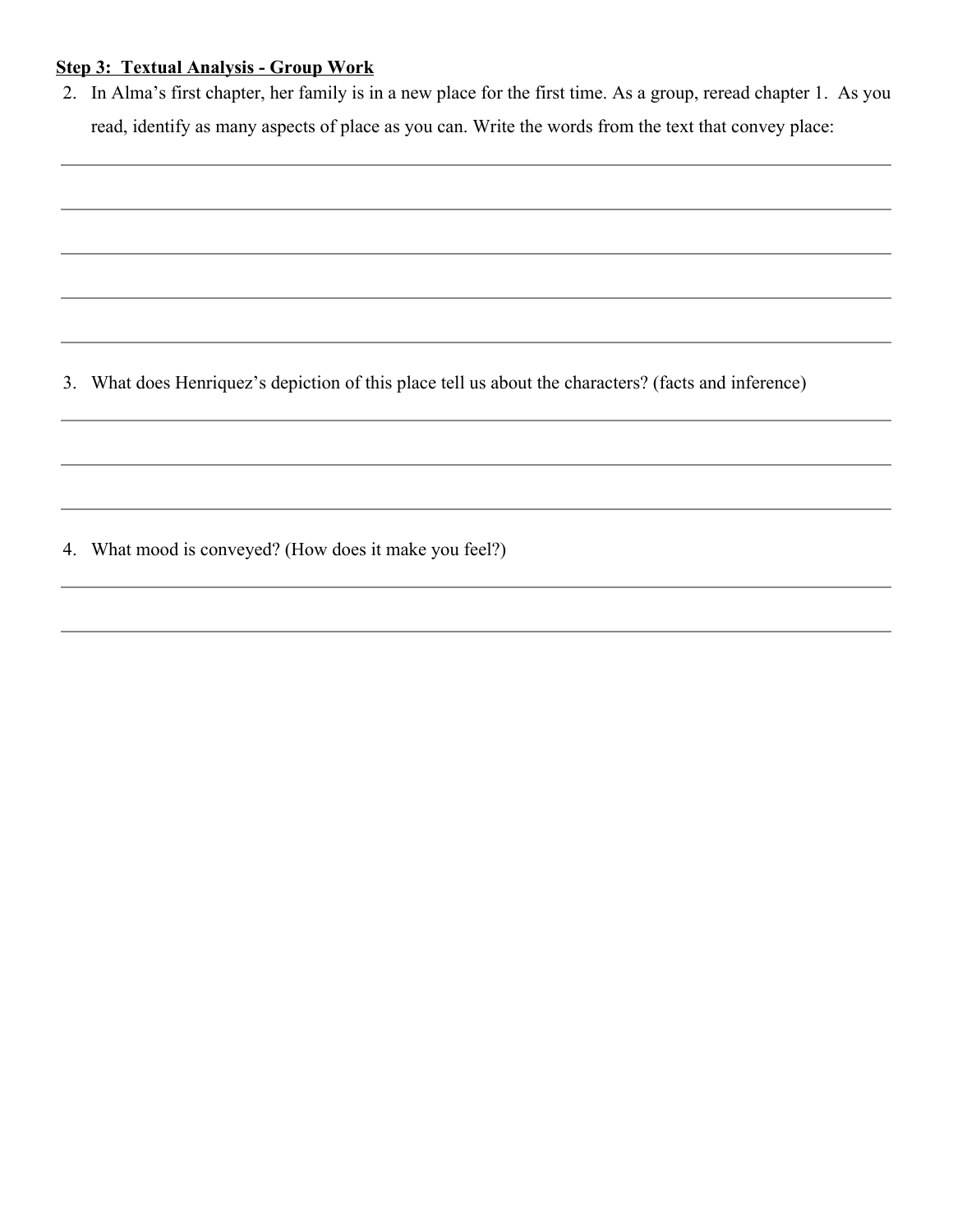## **Examining the power of place: What does your place say about you?**

As we saw in *Walden* and in Henriquez's depiction of the family's new home in chapter one of *The Book of Unknown Americans*, place can be a reflection of many aspects of a person's life; who we are and where we are are inextricably tied to one another. Now it is your turn to look closely at a place in your own life and reflect on what it says about you.

# **Prewriting**

Choose a significant place in your life to carefully explore. State the place here:

Brainstorm a list of words you might use in your writing about that place: (Revisit your notes on what it means to know a place.)

Brainstorm a list of words you might use to convey the importance of that place. How will your reader better understand you as a result of reading about your place?

# **Writing**

In **no less than 250 words**, write a well-developed description of your place. Remember that this description should convey, through diction, tone, and mood, the importance of this place. (It should help us understand who you are without you simply stating "This place is important because…")

Due Date:

Point Value: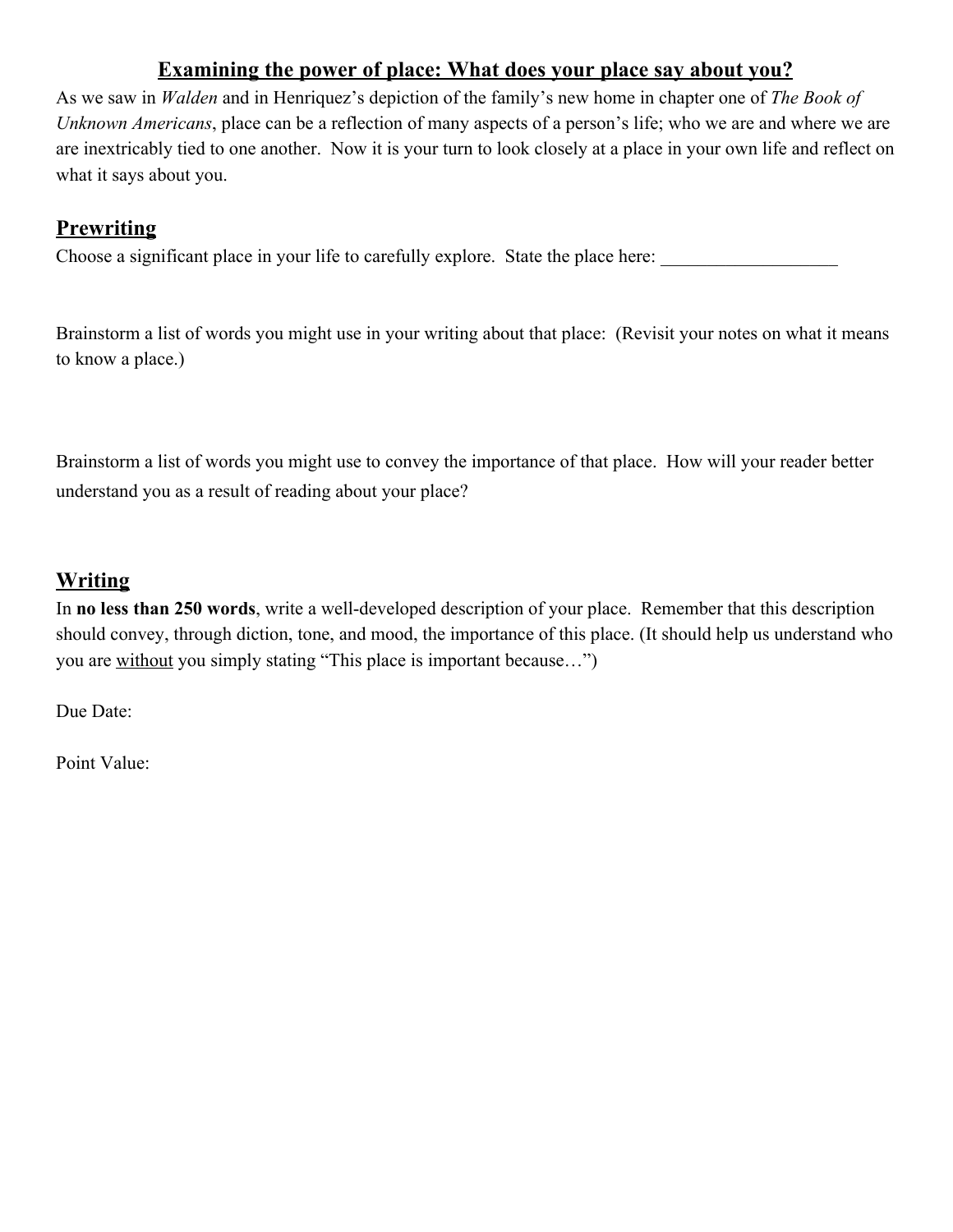# **"Paradox and Dream" from** *America and Americans* **(1966) by John Steinbeck**

(1) One of the generalities most often noted about Americans is that we are a restless, a dissatisfied, a searching people. We bridle and buck under failure, and we go mad with dissatisfaction in the face of success. We spend our time searching for security, and hate it when we get it. For the most part we are an intemperate people: we eat too much when we can, drink too much, indulge our senses too much, Even in our so-called virtues we are intemperate: a teetotaler is not content not to drink--he must stop all the drinking in the world; a vegetarian among us would outlaw the eating of meat. We work too hard, and many die under the strain; and then to make up for that we play with a violence as suicidal.

(2) The result is that we seem to be in a state of turmoil all the time, both physically and mentally. We are able to believe that our government is weak, stupid, overbearing, dishonest, and inefficient, and at the same time we are deeply convinced that it is the best government in the world, and we would like to impose it upon everyone else. We speak of the *American Way of Life As* though it involved the ground rules for the governance of heaven. A man hungry and unemployed through his own stupidity and that of others, a man beaten by a brutal policeman, a woman forced into prostitution by her own laziness, high prices, availability, and despair--all bow with reverence toward the *American Way of Life*, although each one would look puzzled and angry if he were asked to define it. We scramble and scrabble up the stony path toward the pot of gold we have taken to mean security. We trample friends, relatives, and strangers who get in the way of our achieving it, and once we get it we shower it on psychoanalysts to try to find out why we are unhappy, and finally, if we have enough of the gold we contribute it back to the nation in the form of foundations and charities.

(3) We fight our way in, and try to buy our way out. We are alert, curious, hopeful, and we take more drugs designed to make us unaware than any other people. We are self-reliant and at the same time completely dependent. We are aggressive, and defenseless. Americans overindulge their children; the children in turn are overly dependent on their parents. We are complacent in our possessions, in our houses, in our education; but it is hard to find a man or woman who does not want something better for the next generation. Americans are remarkably kind and hospitable and open with both guests and strangers; and yet they will make a wide circle around the man dying on the pavement. Fortunes are spent getting cats out of trees and dogs out of sewer pipes; but a girl screaming for help in the street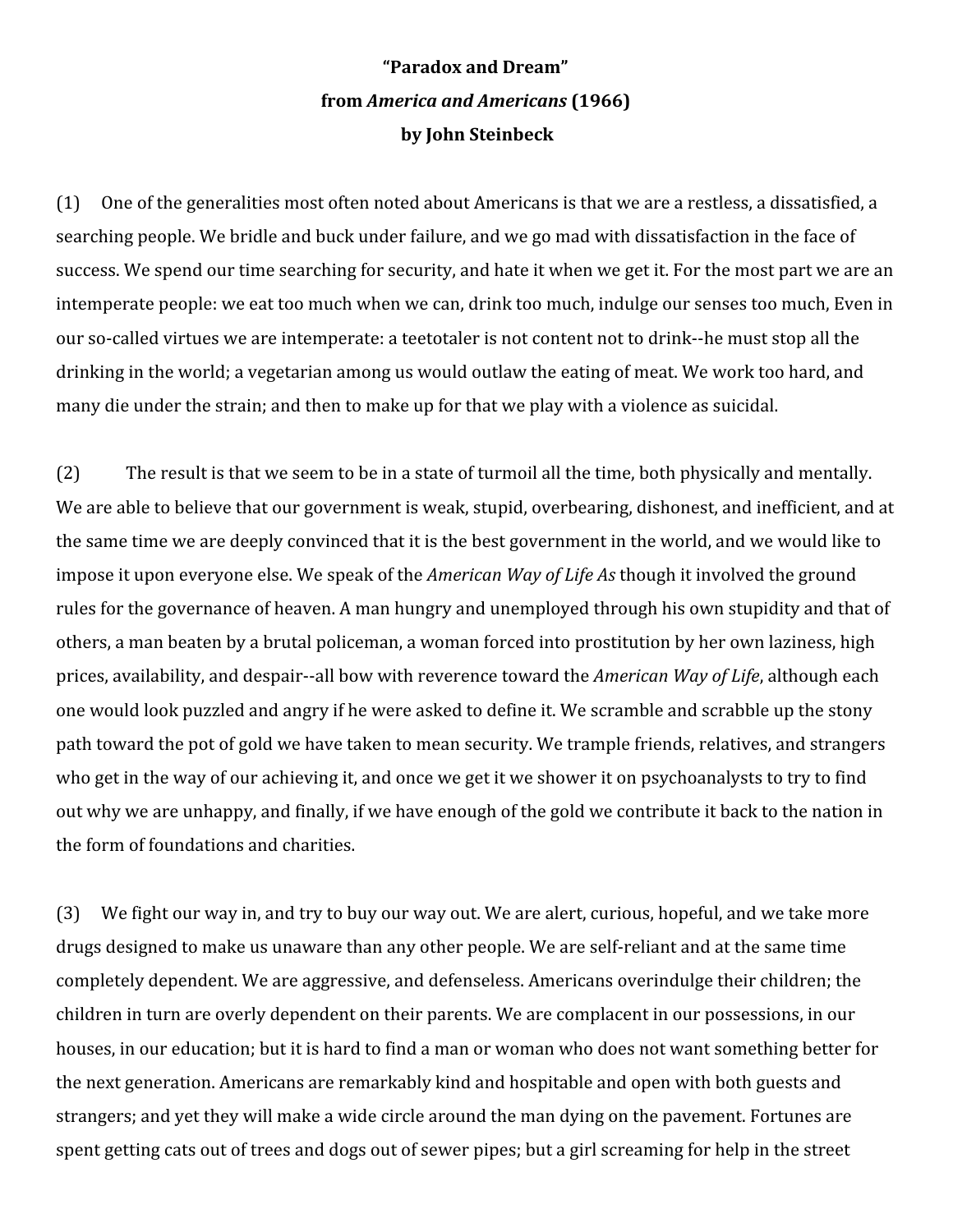draws only slammed doors, closed windows, and silence.

(4) Now there is a set of generalities for you, each one of them canceled out by another generality. Americans seem to live and breathe and function by paradox; but in nothing are we so paradoxical as in our passionate belief in our own myths. We truly believe ourselves to be natural-born mechanics and do-it-yourselfers. We spend our lives in automobiles, yet most of us--a great many of us at least-do not know enough about a car to look in the gas tank when the engine fails. Our lives as we live them would not function without electricity, but it is a rare man or woman who, when the power goes off, knows how to look for a burned-out fuse and replace it. We believe implicitly that we are the heirs of the pioneers; that we have inherited self-sufficiency and the ability to take care of ourselves, particularly in relation to nature. There isn't a man among us in ten thousand who knows how to butcher a cow or a pig and cut it up for eating, let alone a wild animal. By natural endowment, we are great rifle shots and great hunters--but when hunting season opens there is a slaughter of farm animals and humans by men and women who couldn't hit a real target if they could see it. Americans treasure the knowledge that they live close to nature, but fewer and fewer farmers feed more and more people; and as soon as we can afford to we eat out of cans, buy microwave dinners, and haunt the delicatessens. Affluence means moving to the suburbs, but the American suburbanite sees, if anything, less of the country than the city apartment dweller with his window boxes and his African violets carefully tended under lights. In no country are more seeds and plants and equipment purchased, and less vegetables and flowers raised.

(5) The paradoxes are everywhere: We shout that we are a nation of laws, not men-and then proceed to break every law we can if we can get away with it. We proudly insist that we base our political positions on the issues--and we will vote against a man because of his religion, his name, or the shape of his nose.

(6) We believe in the manliness of our men and the womanliness of our women, but we go to extremes of expense and discomfort to cover any natural evidence that we are either.

(7) We fancy ourselves as hardheaded realists, but we will buy anything we see advertised, particularly on television; and we buy it not with reference to the quality or the value of the product, but directly as a result of the number of times we have heard it mentioned. The most arrant nonsense about a product is never questioned. We are afraid to be awake, afraid to be alone, afraid to be a moment without the noise and confusion we call entertainment. We boast of our dislike of highbrow art and music, and we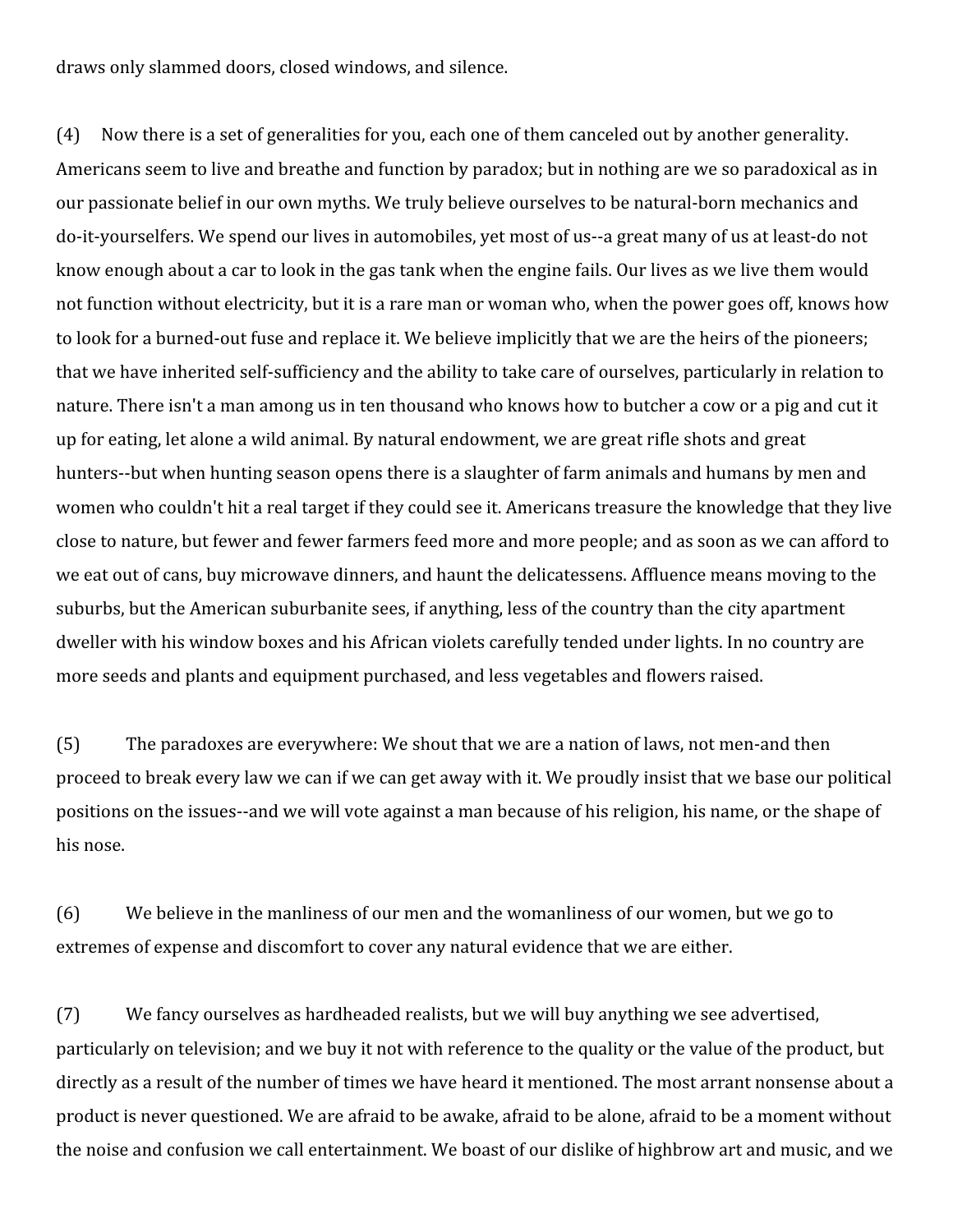have more and better attended symphonies, art galleries, and theaters than any country in the world. We detest abstract art and produce more of it than all the rest of the world put together.

(8) One of the characteristics most puzzling to a foreign observer is the strong and imperishable dream the American carries. On inspection, it is found that the dream has little to do with reality in American life. Consider the dream of and the hunger for home. The very word can reduce nearly all of my compatriots to tears. Builders and developers never build houses--they build homes. The dream home is either in a small town or in a suburban area where grass and trees simulate the country. This dream home is a permanent seat, not rented but owned. It is a center where a man and his wife grow graciously old, warmed by the radiance of well-washed children and grandchildren. Many thousands of these homes are built every year; built, planted, advertised, and sold-and yet, the American family rarely stays in one place for more than five years. The home and its equipment are purchased on time and are heavily mortgaged. The earning power of the father is almost always over-extended. If the earner is successful and his income increases, right away the house is not big enough, or in the proper neighborhood. Or perhaps suburban life pales, and the family moves to the city, where excitement and convenience beckon.

(9) Some of these movements back and forth seem to me a result of just pure restlessness, pure nervousness. We do hear, of course, of people who keep the same job for twenty years, or thirty years, or forty years, and get a gold watch for it; but the numbers of these old and faithful employees are decreasing all the time. Part of the movement has to do with the nature of business itself. Work in factories in supermarkets, for contractors on the construction of houses, bridges, public buildings, or more factories is often temporary; the job gets done, or local taxes or wage increases or falling sales may cause a place of business to move to a new area. In addition, many of the great corporations have a policy of moving employees from one of their many branches to another. The employee with the home dream finds that with every removal he loses money. The sellers of homes make their profit on the down payment and on the interest on the loan; but the private owner who wants to turn over his dream home and move on to another finds that he always takes a loss. However, the dream does not die--it just takes another form.

(10) There is no question that American life is in the process of changing, but, as always in human history, it carries some of the past along with it. Automobile manufacturers discovered and developed the American yearning for status. By changing the appliances and gadgetry on each new model, they could make the car owner feel that his perfectly good automobile was old-fashioned and therefore undesirable. His children were afraid to be seen in it;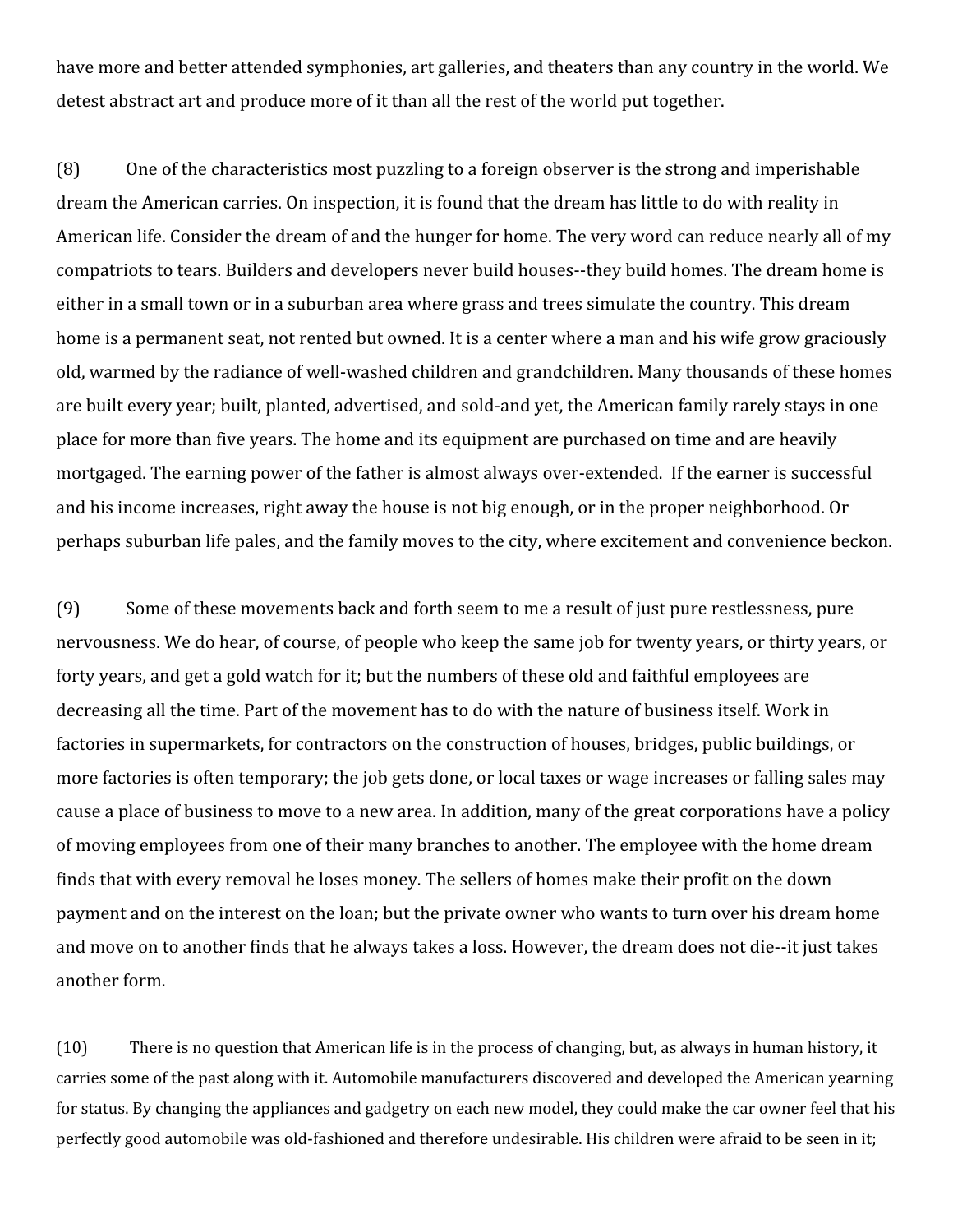and, since a family's image of success in the world, or status, is to a certain extent dependent on the kind of a car the man drives, he was forced to buy a new one whether he needed it or not. The pattern has not changed: and none of this has in any way affected the American dream of home, which remains part Grandma Moses and part split-level ranch house in an area where to keep a cow or a pen of chickens is to break the law.

(11) Of course, the home dream can be acted out almost anywhere. Every summer morning about nine o'clock, on Third Street in New York, a stout and benign-looking lady came down the stairs from her flat to the pavement carrying the great outdoors in her arms. She set out a canvas deck chair, and over it mounted a beach umbrella of the kind which has a little cocktail table around it--and then, smiling happily, this benign and robust woman rolled out a little lawn made of green raffia in front of her chair, set out two pots of red geraniums and an artificial palm, brought a little cabinet with cold drinks-Coca-Cola, Pepsi-Cola-in a small icebox; she laid her folded copy of the Daily News on the table, arranged her equipment, and sank back into the chair--and she was in the country. She nodded and smiled to everyone who went by, and somehow she conveyed her dream to everyone who saw her, and everyone who saw her was delighted with her. For some reason I was overwhelmed with a desire to contribute to this sylvan retreat, and so one day when she had stepped inside for a moment, I deposited on her table a potted fern and a little bowl with two goldfish; and the next morning, I was pleased to see that these had been added to the permanent equipment. Every day through that summer the fern and the goldfish were part of the scene.

(12) The home dream is only one of the deepset American illusions which, since they can't be changed, function as cohesive principles to bind the nation together and make it different from all other nations. It occurs to me that all dreams, waking and sleeping, are powerful and prominent memories of something real, of something that really happened. I believe these memories--some of them, at least--can be inherited; our generalized dreams of water and warmth, of falling, of monsters, of danger and premonitions may have been pre-recorded on some kind of genetic tape in the species out of which we evolved or mutated, just as some of our organs which no longer function seem to be physical memories of other, earlier processes. The national dream of Americans is a whole pattern of thinking and feeling and may well be a historic memory surprisingly little distorted. Furthermore, the participators in the dream need not have descended physically from the people to whom the reality happened. This pattern of thought and conduct which is the national character is absorbed even by the children of immigrants born in America, but it never comes to the immigrants them-selves, no matter how they may wish it; birth on American soil seems to be required.

(13) I have spoken of the dream of home that persists in a time when home is neither required nor wanted. Until very recently home was a real word, and in the English tongue it is a magic word. At first the word "home" meant safety, then gradually comfort. In the immediate American past, the home meant just those two things; the log houses, even the sod houses, were havens of safety, of defense, warmth. food, and comfort. Outside were hostile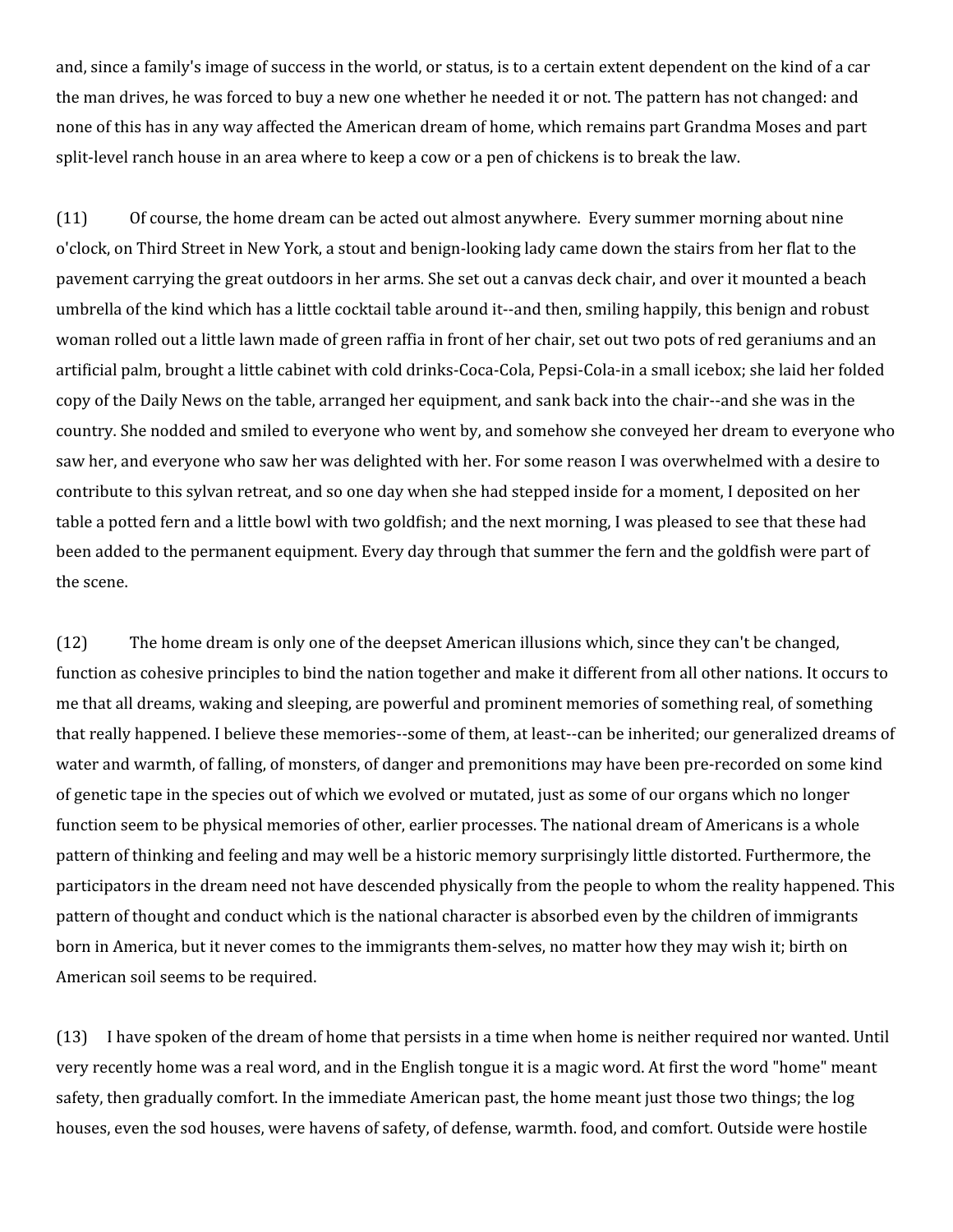Indians and dangerous animals, crippling cold and starvation. Many houses, including the one where President Johnson was born, built only a few generations back, have thick walls and gunslits for defense, a great hearth for cooking and for heat, a cellar under the floor and an attic for the storage of food, and sometimes even an interior well in case of siege. A home was a place where women and children could be reasonably safe, a place to which a man could return with joy and slough off his weariness and his fears. This symbol of safety and comfort is so recent in our history that it is no wonder that to all of us it remains dear and desirable.

(14) It is an American dream that we are great hunters, trackers, woodsmen, deadshots with a rifle or a shotgun; and this dream is deeply held by Americans who have never fired a gun or hunted anything larger or more dangerous than a cockroach. But I wonder whether our deep connection with firearms is not indeed a national potential; not long ago we had to be good hunters or we starved, good shots or our lives were in danger. Can this have carried over? Early in World War II, I spent a good deal of time at the schools for aerial gunnery. The British, having been in the war for a long time, sent teams of instructors to teach our newly inducted men to handle the tail and ball-turret guns in our B-17 bombers, but the instruction began with small arms, since all shooting is pretty much the same. I remember an Englishman saying to me. "It is amazing how quickly these men learn. Some of them have never handled a weapon, and yet it seems to come to them as though they knew it; they pick it up much faster than the English lads do. 'Maybe they're just born with the knack."

(15) The inventiveness once necessary for survival may also be a part of the national dream. Who among us has not bought for a song an ancient junked car, and with parts from other junked cars put together something that would run? This is not lost; American kids are still doing it. The dreams of a people either create folk literature or find their way into it; and folk literature, again, is always based on something that happened. Our most persistent folk tales--constantly retold in books, movies, and television shows--concern cowboys, gunslinging sheriffs, and Indian fighters. These folk figures existed-perhaps not quite as they are re-called nor in the numbers indicated, but they did exist; and this dream also persists. Even businessmen in Texas wear the high-heeled boots and big hats, though they ride in air-conditioned Cadillacs and have forgotten the reason for the high heels. All our children play cowboy and Indian; the brave and honest sheriff who with courage and a six-gun brings law and order and civic virtue to a Western community is perhaps our most familiar hero, no doubt descended from the brave mailed knight of chivalry who battled and over-came evil with lance and sword. Even the recognition signals are the same: white hat, white armor--black hat, black shield. And in these moral tales, so deep set in us, virtue does not arise out of reason or orderly process of law--it is imposed and maintained by violence.

(16) I wonder whether this folk wisdom is the story of our capability. Are these stories permanent because we knew within ourselves that only the threat of violence makes it possible for us to live together in peace? I think that surviving folk tales are directly based on memory. There must have been a leader like King Arthur; although there is no historical record to prove it. The very strength of the story presumes his existence. We know there were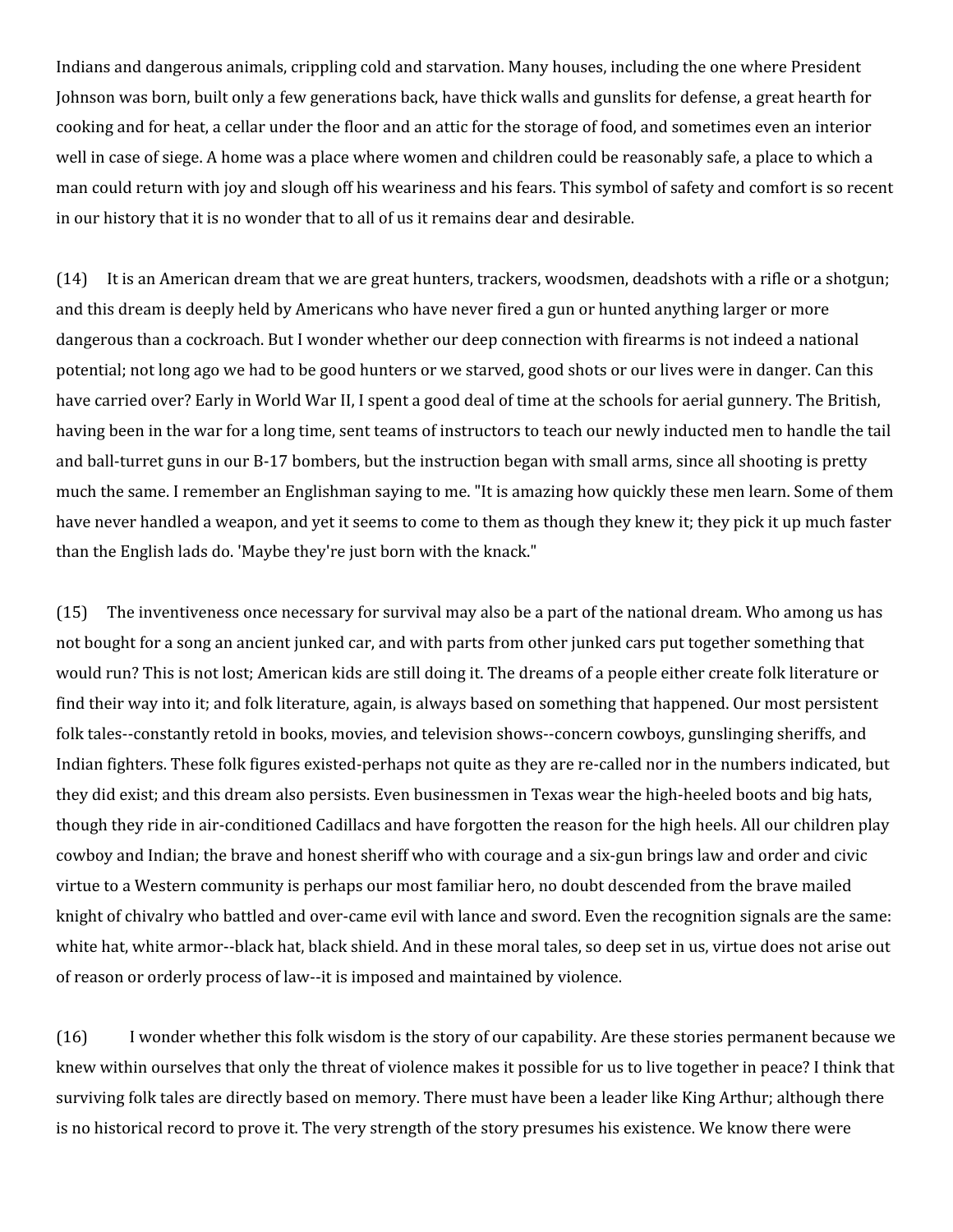gunslinging sheriffs--not many, but some; but if they had not existed, our need for them would have created them. It interests me that the youthful gangs in our cities, engaging in their "rumbles" which are really wars, and doing so in direct and overt disobedience of law and of all the pressures the police can apply--that these gangs take noble names, and within their organizations are said to maintain a code of behavior and responsibility toward one another and an obedience to their leaders very like that of the tight-knit chivalric code of feudal Europe; the very activities and attitudes which raise the hand of the law against these gangs would, if the nation needed them, be the diagnostics of heroes. And indeed, they must be heroes to themselves.

(17) A national dream need not, indeed may not be clear-cut and exact. For Americans too the wide and general dream has a name. It is called "the American Way of Life." No one can define it or point to any one person or group who lives it, but it is very real nevertheless, perhaps more real than that equally remote dream the Russians call Communism. These dreams describe our vague yearnings toward what we wish were and hope we may be: wise, just, compassionate, and noble. The fact that we have this dream at all is perhaps an indication of its possibility.